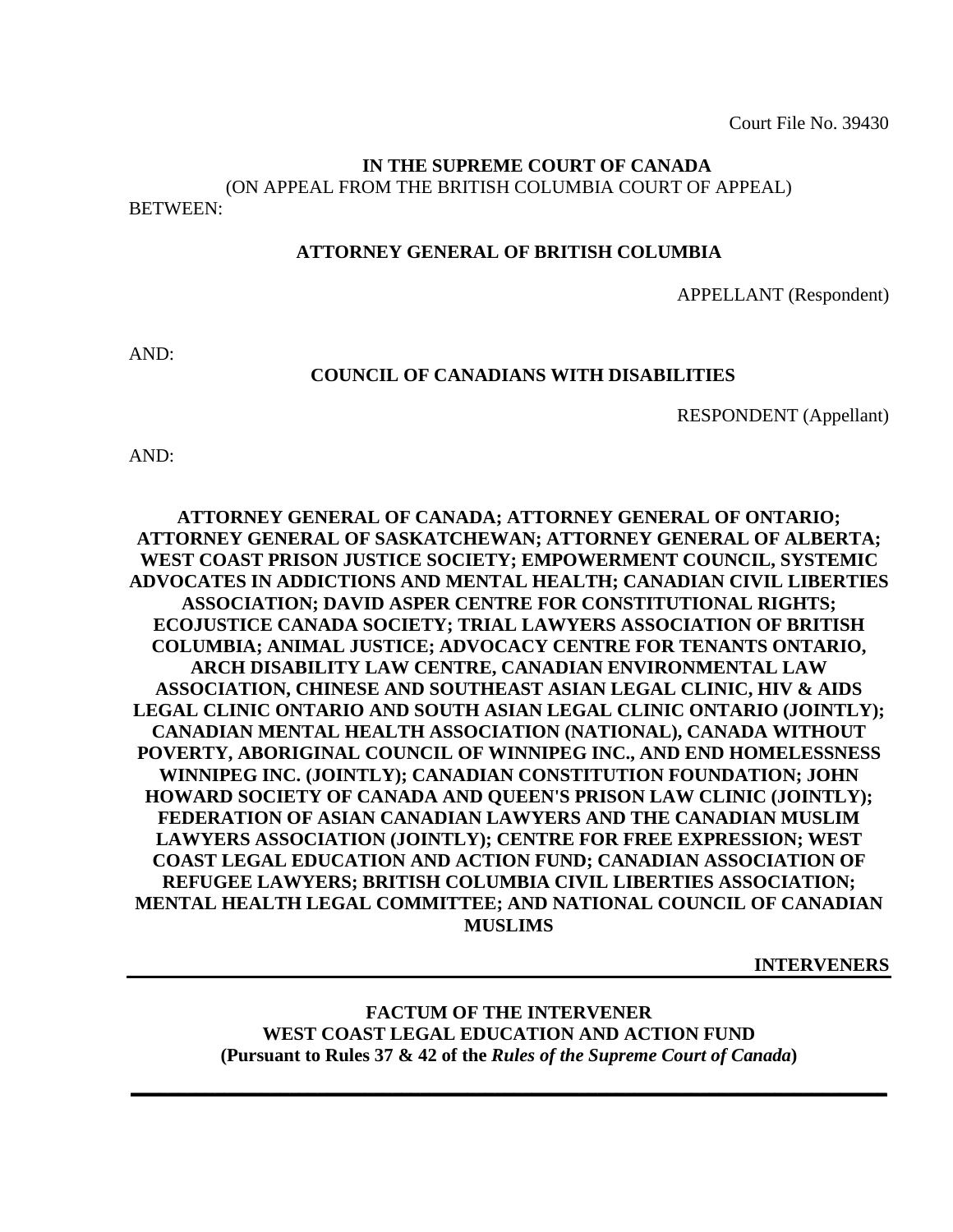## **JFK LAW CORPORATION**

Barristers and Solicitors 340 – 1122 Mainland Street Vancouver, BC V6B 5L1

**Tim Dickson, Jason Harman**  Tel: 604-687-0549 Fax: 604-687-2696 Email: [tdickson@jfklaw.ca](mailto:tdickson@jfklaw.ca) [jharman@jfklaw.ca](mailto:jharman@jfklaw.ca)

**Counsel for the Intervener,** 

#### **GOWLING WLG (Canada) LLP**

Barristers & Solicitors 2600 - 160 Elgin Street Ottawa, ON K1P 1C3

**Jeff Beedell** 

Tel.: 613-786-0197 Fax: 613-563-9869 Email: [jeff.beedell@gowlingwlg.com](mailto:jeff.beedell@gowlingwlg.com)

**West Coast Legal Education and Action Fund West Coast Legal Education and Action Fund Ottawa Agent to Counsel for the Intervener,** 

ORIGINAL TO: **Registrar** 

Copies to:

**MINISTRY OF ATTORNEY GENERAL, LEGAL SERVICES BRANCH**  Suite 1301, 865 Hornby Street

Vancouver, British Columbia V6Z 2G3

**Mark Witten Emily Lapper**  Tel: 604-660-3093 Fax: 604-660-6797 Email: mark.witten@gov.bc.ca emily.lapper@gov.bc.ca

**Counsel for the Appellant, Attorney General of British Columbia**  **Supreme Court of Canada 301 Wellington Street Ottawa, ON K1A 0J1** 

**OLTHUIS VAN ERT**  66 Lisgar St. Ottawa, Ontario K2P 0C1

**Dahlia Shuhaibar**  Tel: 613-501-5350 Fax: 613-651-0304 Email: [dshuhaibar@ovcounsel.com](mailto:dshuhaibar@ovcounsel.com) 

**Ottawa Agent for Counsel for the Appellant, Attorney General of British Columbia**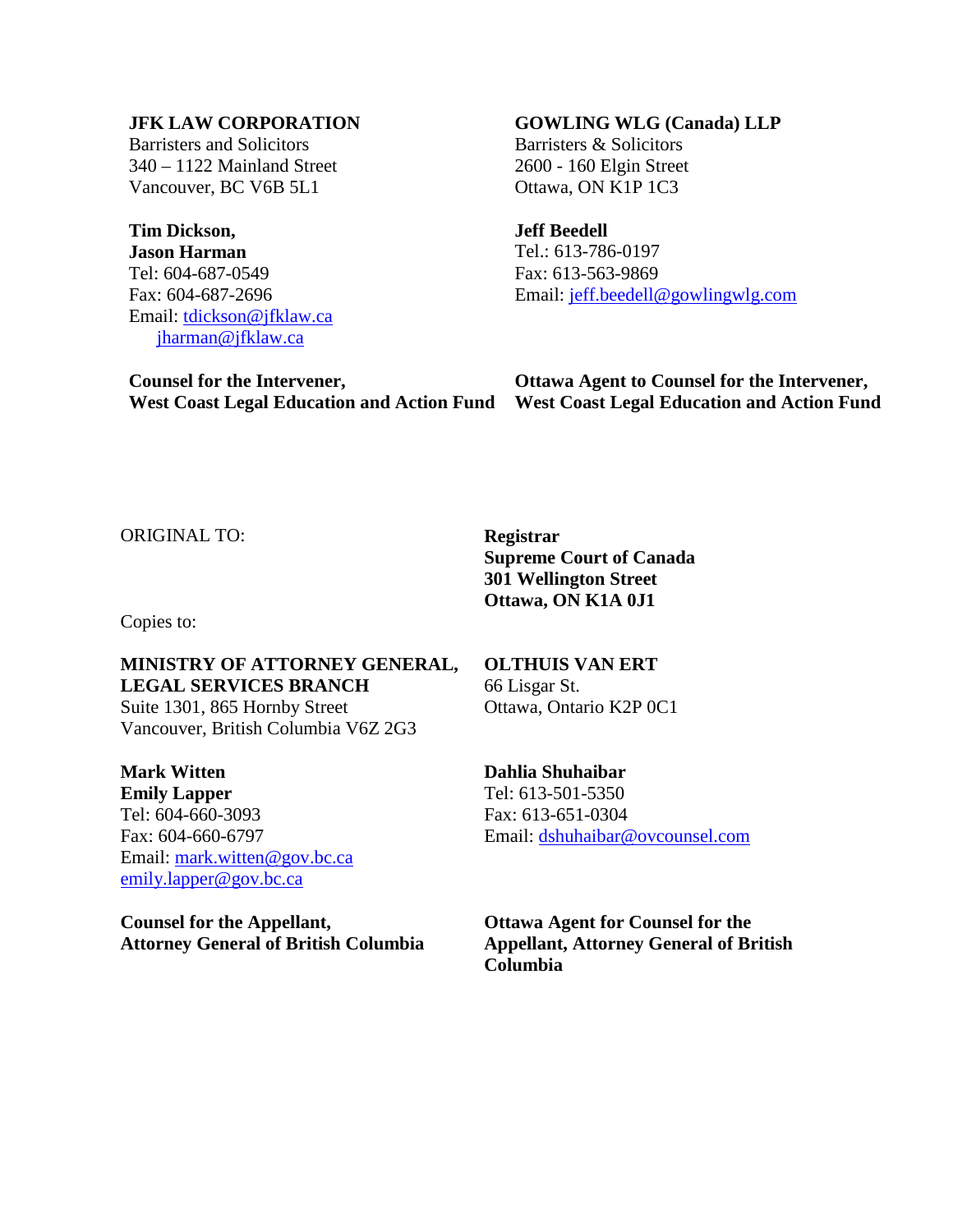# **MCCARTHY TÉTRAULT LLP**

Barristers & Solicitors 2400 - 754 Thurlow Street Vancouver, BC V6E 1T2

## **Michael Feder, Q.C. Katherine Booth Kevin Love**

Tel: 604-643-7100 Fax: 604-643-7900 Email: [mfeder@mccarthy.ca](mailto:mfeder@mccarthy.ca) [kbooth@mccarthy.ca](mailto:kbooth@mccarthy.ca) [klove@clasbc.net](mailto:klove@clasbc.net)

**Counsel for the Respondent, Council of Canadians with Disabilities** 

**MANDELL PINDER LLP**  422 – 1080 Mainland Street Vancouver, BC V6B 2T4

**Elin Sigurdson Monique Pongracic-Speier, Q.C.**  Tel: 604-681-4146 Fax: 604-681-0959 Email: [elin@mandellpinder.com](mailto:elin@mandellpinder.com)

**Counsel for the Intervener, British Columbia Civil Liberties Association**

**ECOJUSTICE CANADA SOCIETY**  390 – 425 Carrall Street Vancouver, BC V6B 6E3

**Kegan Pepper-Smith Daniel Cheater**  Tel: 604-685-5618 Fax: 604-685-7813 Email: [kpsmith@ecojustice.ca](mailto:kpsmith@ecojustice.ca)

**Counsel for the Intervener, Ecojustice Canada Society**

## **BORDEN LADNER GERVAIS LLP**

Barristers & Solicitors World Exchange Plaza 1300 - 100 Queen Street Ottawa, ON K1P 1J9

#### **Nadia Effendi**

Tel: 613-787-3562 Fax: 613-230-8842 Email : [neffendi@blg.com](mailto:neffendi@blg.com)

**Ottawa Agent for Counsel for the Respondent, Council of Canadians with Disabilities** 

**GOWLING WLG (Canada) LLP**  Barristers & Solicitors

2600 - 160 Elgin Street Ottawa, ON K1P 1C3

**Jeff Beedell**  Tel.: 613-786-0197 Fax: 613-563-9869 Email: [jeff.beedell@gowlingwlg.com](mailto:jeff.beedell@gowlingwlg.com)

**Ottawa Agent for Counsel for the Intervener, British Columbia Civil Liberties Association**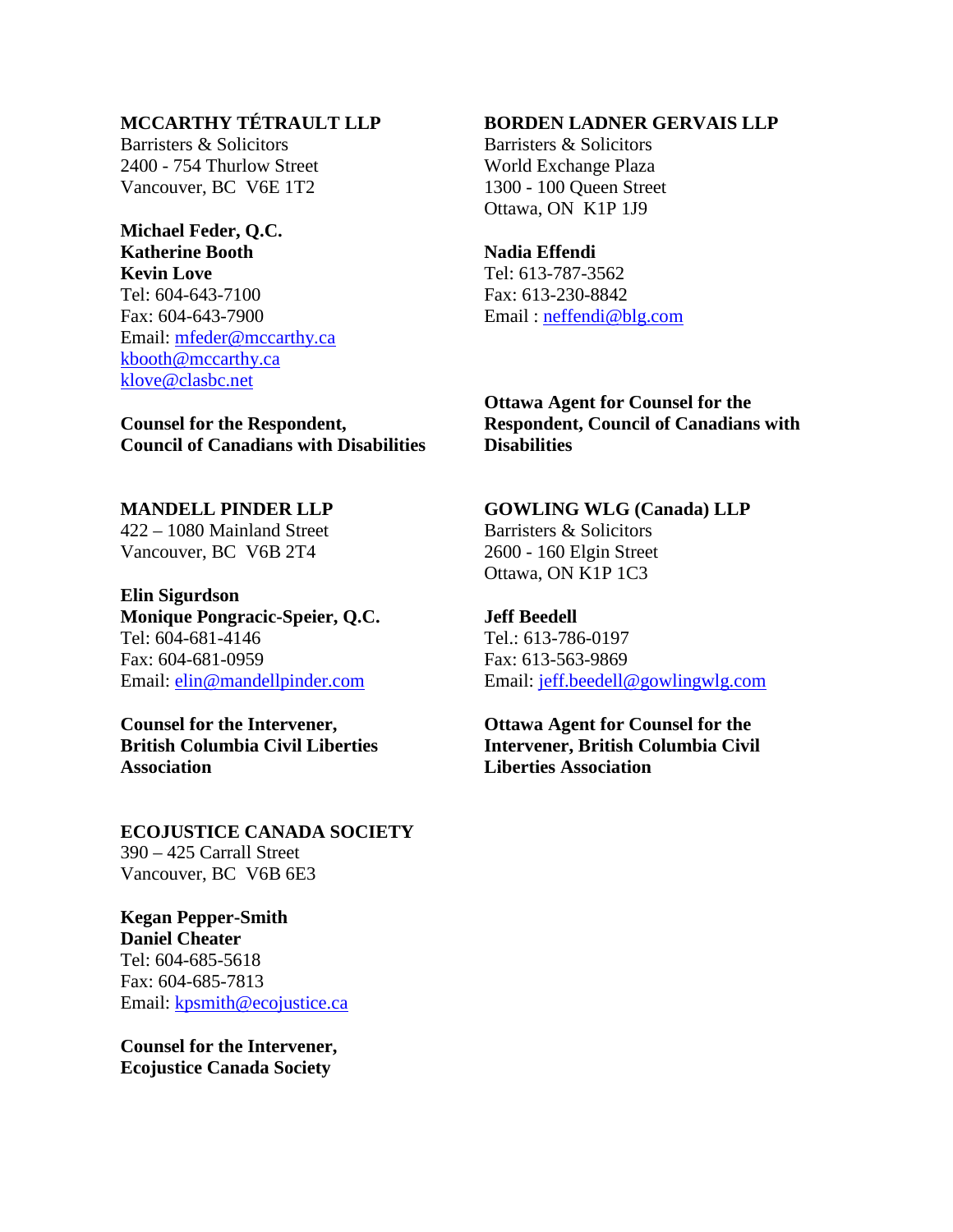# **ALLEN/MCMILLAN LITIGATION COUNSEL**

1625 – 1185 West Georgia Street Vancouver, BC V6E 4E6

# **Greg J. Allen**

**Nojan Kamoosi**  Tel: 604-628-3982 Fax: 604-628-3832 Email: [greg@amlc.ca](mailto:greg@amlc.ca)

**Counsel for the Intervener, West Cost Prison Justice Society** 

#### **ANITA SZIGETI ADVOCATES**

400 University Avenue, Suite 2011 Toronto, ON M5G 1S5

**Anita Szigeti Maya Kotob Sarah Rankin**  Tel: 416-504-6544 Fax: 416-204-9562 Email: [anita@asabarristers.com](mailto:anita@asabarristers.com)

**Counsel for the Intervener, Empowerment Council, Systemic Advocates in Addictions and Mental Health** 

**TORYS LLP**  79 Wellington Street West Suite 3000, Box 270, TD South Tower Toronto, ON M5K 1N2

**Andrew Bernstein Emily Sherkey**  Tel: 416-865-7678 Fax: 416-865-7380 Email: [abernstein@torys.com](mailto:abernstein@torys.com)

**Counsel for the Intervener, Canadian Civil Liberties Association**

## **SUPREME ADVOCACY**

100 – 340 Gilmour Street Ottawa, ON K2P 0R3

#### **Marie-France Major**

Tel: 613-695-8855 ext. 102 Fax: 613-695-8580 Email: [mfmajor@supremeadvocacy.ca](mailto:mfmajor@supremeadvocacy.ca)

**Ottawa Agent for Counsel for the Intervener, Empowerment Council, Systemic Advocates in Addictions and Mental Health** 

**SUPREME ADVOCACY**  100 – 340 Gilmour Street Ottawa, ON K2P 0R3

**Eugene Meehan, Q.C.**  Tel: 613-695-8855 ext. 101 Fax: 613-695-8580 Email: [emeehan@supremeadvocacy.ca](mailto:emeehan@supremeadvocacy.ca)

**Ottawa Agent for Counsel for the Intervener, Canadian Civil Liberties Association**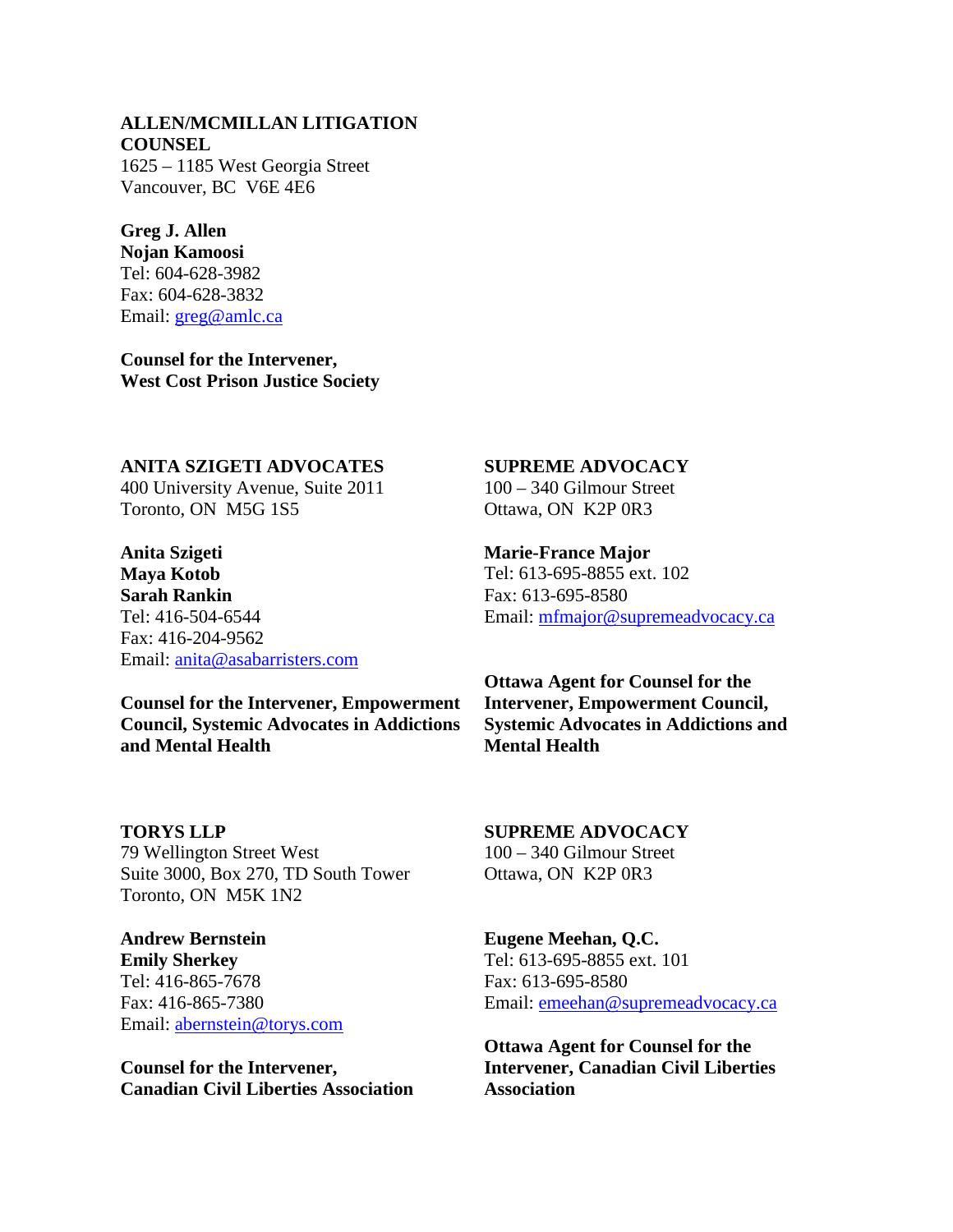### **ARCH DISABILITY LAW CENTRE**

55 University Avenue, 15<sup>th</sup> Floor Toronto, ON M5J 2H7

## **Mariam Shanouda**

**Jessica De Marinis**  Tel: 416-482-8255 ext. 2224 Fax: 416-482-2981 Email: [shanoum@lao.on.ca](mailto:shanoum@lao.on.ca)

**Counsel for the Interveners, Advocacy Centre for Tenants Ontario, ARCH Disability Law Centre, Canadian Environmental Law Association, Chinese and Southeast Asian Legal Clinic, HIV & Aids Legal Clinic Ontario and South Asian Legal Clinic Ontario** 

**UNIVERSITY OF TORONTO**  78 Queen's Park Crescent Toronto, ON M5S 2C5

**Cheryl Milne Kent Roach**  Tel: 416-978-0092 Fax: 416-978-8894 Email: [Cheryl.milne@utoronto.ca](mailto:Cheryl.milne@utoronto.ca)

## **Counsel for the Intervener, David Asper Centre for Constitutional Rights**

#### **ATTORNEY GENERAL OF CANADA**

Department of Justice National Litigtation Sector 400-120 Adelaide Street West Toronto, ON M5H 1T1

**Christine Mohr**  Tel: 416-953-9546 Fax: 416-952-4518 Email: [Christine.mohr@justice.gc.ca](mailto:Christine.mohr@justice.gc.ca) **Counsel for the Intervener, Attorney General of Canada** 

#### **BORDEN LADNER GERVAIS LLP**

Barristers & Solicitors World Exchange Plaza 1300 - 100 Queen Street Ottawa, ON K1P 1J9

#### **Nadia Effendi**

Tel: 613-787-3562 Fax: 613-230-8842 Email : [neffendi@blg.com](mailto:neffendi@blg.com)

**Ottawa Agent for Counsel for the Interveners, Advocacy Centre for Tenants Ontario, ARCH Disability Law Centre, Canadian Environmental Law Association, Chinese and Southeast Asian Legal Clinic, HIV & Aids Legal Clinic Ontario and South Asian Legal Clinic Ontario** 

# **NORTON ROSE FULBRIGHT CANADA LLP**

45 O'Connor Street, Suite 1500 Ottawa, ON K1P 1A4

#### **Matthew Halpin**

Tel: 613-780-8654 Fax: 613-230-5459 Email: [matthew.halpin@nortonrosefulbright.com](mailto:matthew.halpin@nortonrosefulbright.com)

## **Ottawa Agent for Counsel for the Intervener, David Asper Centre for Constitutional Rights**

## **ATTORNEY GENERAL OF CANADA**

Department of Justice Civil Litigation Section 50 O'Connor Street, 5th Floor Ottawa, ON K1A 0H8

## **Christopher M. Rupar**  Tel: 416-941-2351 Fax: 613-954-1920 Email: [christopher.rupar@justice.gc.ca](mailto:christopher.rupar@justice.gc.ca)  **Ottawa Agent for Counsel for the Intervener, Attorney General of Canada**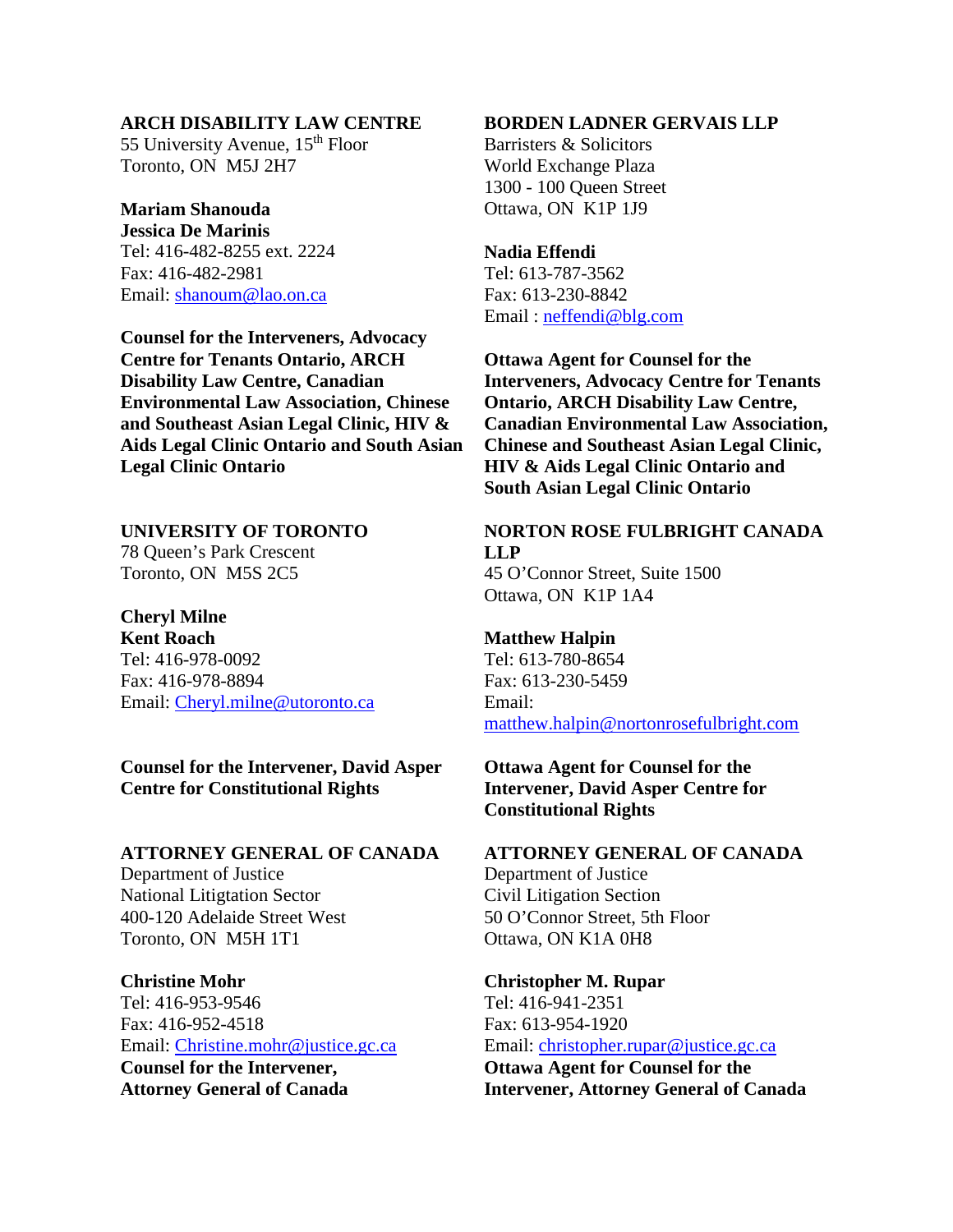# **HUNTER LITIGATION CHAMBERS LAW CORPORATION**

2100 – 1040 West Georgia Street Vancouver, BC V6E 4H1

## **Ryan D.W. Dalziel, Q.C. Aubin P. Calvert**  Tel: 604-891-2400 Fax: 604-647-4554 Email: [rdalziel@litigationchambers.com](mailto:rdalziel@litigationchambers.com)

**Counsel for the Intervener, Trial Lawyers Association of British Columbia** 

## **NORTON ROSE FULBRIGHT CANADA LLP**  45 O'Connor Street, Suite 1500 Ottawa, ON K1P 1A4

**Matthew Halpin**  Tel: 613-780-8654 Fax: 613-230-5459 Email: [matthew.halpin@nortonrosefulbright.com](mailto:matthew.halpin@nortonrosefulbright.com)

**Ottawa Agent for Counsel for the Intervener, Trial Lawyers Association of British Columbia** 

# **ALBERTA JUSTICE CONSTITUTIONAL AND ABORIGINAL LAW**  1000, 10025 – 102A Avenue Edmonton, AB T5J 2Z2

**Leah M. McDaniel**  Tel: 780-422-7145 Fax: 780-643-0852 Email: [leah.mcdaniel@gov.ab.ca](mailto:leah.mcdaniel@gov.ab.ca)

## **Counsel for the Intervener, Attorney General of Alberta**

## **NATIONAL COUNCIL OF CANADIAN MUSLIMS**  300 – 116 Albert Street Ottawa, ON K1P 5G3

**Sameha Omer**  Tel: 613-254-9704 ext. 224 Fax: 613-701-4062 Email: [somer@nccm.ca](mailto:somer@nccm.ca)

**Counsel for the Intervner, National Council of Canadian Muslims** 

# **GOWLING WLG (Canada) LLP**

Barristers & Solicitors 2600 - 160 Elgin Street Ottawa, ON K1P 1C3

## **D. Lynne Watt**

Tel.: 613-786-8695 Fax: 613-788-3509 Email: [lynne.watt@gowlingwlg.com](mailto:lynne.watt@gowlingwlg.com)

**Ottawa Agent for Counsel for the Intervener, Attorney General of Alberta** 

**SUPREME ADVOCACY**  100 – 340 Gilmour Street Ottawa, ON K2P 0R3

# **Marie-France Major**  Tel: 613-695-8855 ext. 102 Fax: 613-695-8580 Email: [mfmajor@supremeadvocacy.ca](mailto:mfmajor@supremeadvocacy.ca)

**Ottawa Agent for Counsel for the Intervener, National Council of Canadian Muslims**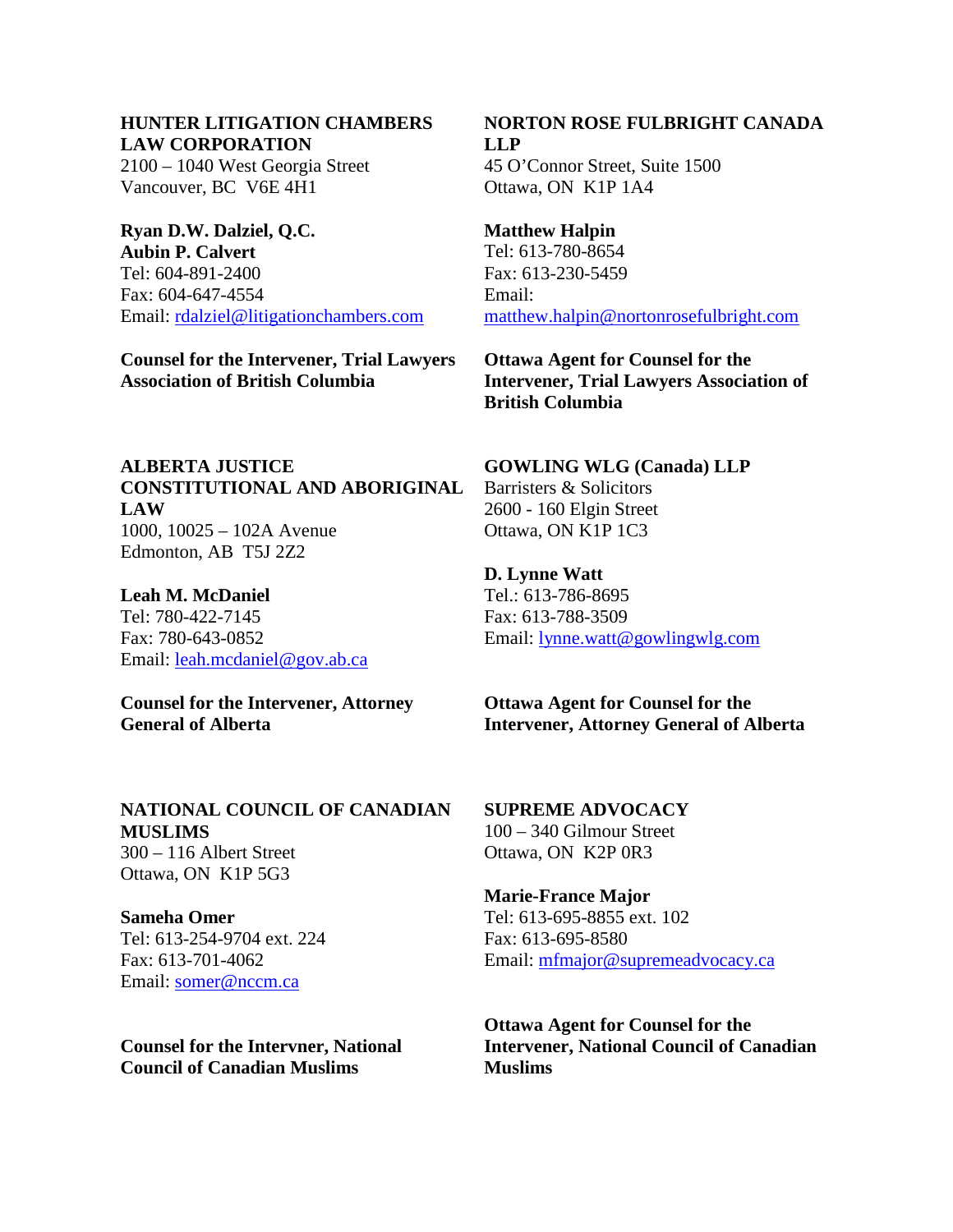# **MENTAL HEALTH LEGAL COMMITTEE**

250 Younge Street, Suite 2201 Toronto, ON M5B 2L7

**Karen R. Spector Kelley Bryan C. Tess Sheldon**  Tel: 416-995-3477 Fax: 416-855-9745 Email: [spectork@gmail.com](mailto:spectork@gmail.com)

**Counsel for the Intervener, Mental Health Legal Committee** 

## **RAVEN, CAMERON, BALLANTYNE &YAZBECK LLP**  220 Laurier Avenue West, Suite 1600 Ottawa, ON K1P 5Z9

#### **James Cameron**  Tel: 613-567-2901

Fax: 613-567-2921 Email: [jcameron@ravenlaw.com](mailto:jcameron@ravenlaw.com)

**Ottawa Agent for Counsel for the Intervener, Mental Health Legal Committee** 

## **LEGAL AID ONTARIO**

Refugee Law Office 20 Dundas Street West Toronto, ON M5G 2H1

**Anthony Navaneelan Naseem Mithoowani**  Tel: 416-977-8111 ext. 7181 Fax: 416-977-5567 Email: [navanea@lao.on.ca](mailto:navanea@lao.on.ca)

**Counsel for the Intervener, Canadian Association of Refugee Lawyers** 

**ATTORNEY GENERAL OF SASKATCHEWAN**  820 – 1874 Scarth Street Regina, SK S4P 4B3

# **Sharon H. Pratchler, Q.C.**

Tel: 306-787-5584 Fax: 306-787-9111 Email: [Sharon.pratchler2@gov.sk.ca](mailto:Sharon.pratchler2@gov.sk.ca)

**Counsel for the Intervener, Attorney General of Saskatchewan** 

# **GOWLING WLG (Canada) LLP**  Barristers & Solicitors 2600 - 160 Elgin Street

Ottawa, ON K1P 1C3

**D. Lynne Watt**  Tel.: 613-786-8695 Fax: 613-788-3509 Email: [lynne.watt@gowlingwlg.com](mailto:lynne.watt@gowlingwlg.com)

**Ottawa Agent for Counsel for the Intervener, Attorney General of Saskatchewan**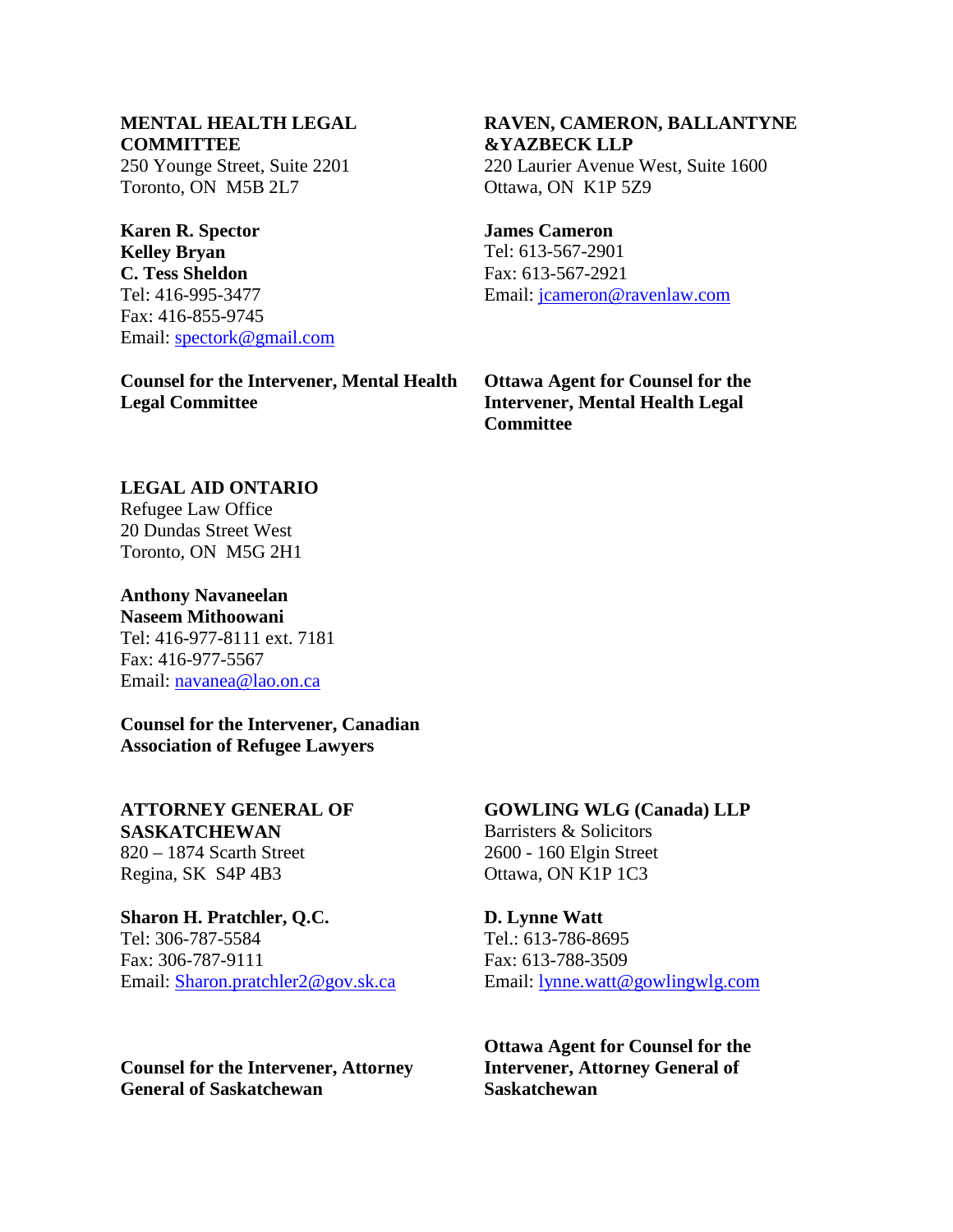## **POORANLAW PROFESSIONAL CORPORATION**

400 – 1500 Don Mills Road Toronto, ON M3B 3H4

# **Faisal Bhabha**

**Madison Pearlman**  Tel: 416-860-7572 Fax: 416-860-7577 Email: [fbhabha@pooranlaw.com](mailto:fbhabha@pooranlaw.com)

**Counsel for the Intervener, Centre for Free Ottawa Agent for Counsel for the Expression** 

## **KHALID M. ELGAZZAR**

440 Laurier Avenue West, Suite 200 Ottawa, ON K1R 7X6

## **Khalid M. Elgazzar**

Tel: 613-663-9991 Fax: 613-663-5552 Email: [ke@elgazzar.ca](mailto:ke@elgazzar.ca)

# **Intervener, Centre for Free Expression**

## **NORTON ROSE FULBRIGHT CANADA LLP**  222 Bay Street, Suite 3000

P.O. Box 53 Toronto, ON M5K 1E7

## **Matthew Halpin**

Tel: 416-219-2424 Fax: 416-216-3930 Email: [fahad.siddiqui@nortonrosefulbright.com](mailto:fahad.siddiqui@nortonrosefulbright.com)

**Counsel for the Interveners, Federation of Asian Canadian Lawyers and Canadian Muslim Lawyers Association** 

**ALISON M. LATIMER**  1200 – 1111 Melville Street Vancouver, BC V6E 3V6

**Alison M. Latimer**  Tel: 779-847-7324 Email: [alison@alatimer.ca](mailto:alison@alatimer.ca)

**Counsel for the Interveners, John Howard Society of Canada and Queen's Prison Law Clinic** 

# **NORTON ROSE FULBRIGHT CANADA LLP**  45 O'Connor Street, Suite 1500

Ottawa, ON K1P 1A4

## **Matthew Halpin**

Tel: 613-780-8654 Fax: 613-230-5459 Email: [matthew.halpin@nortonrosefulbright.com](mailto:matthew.halpin@nortonrosefulbright.com)

**Ottawa Agent for Counsel for the Interveners, Federation of Asian Canadian Lawyers and Canadian Muslim Lawyers Association** 

## **POWER LAW**  130 Albert Street, Suite 1103 Ottawa, ON K1P 5G4

**Darius Bossé**  Tel: 613-702-5566 Fax: 613-702-5566 Email : [dbosse@juristespower.ca](mailto:dbosse@juristespower.ca)

**Ottawa Agent for Counsel for the Interveners, John Howard Society of Canada and Queen's Prison Law Clinic**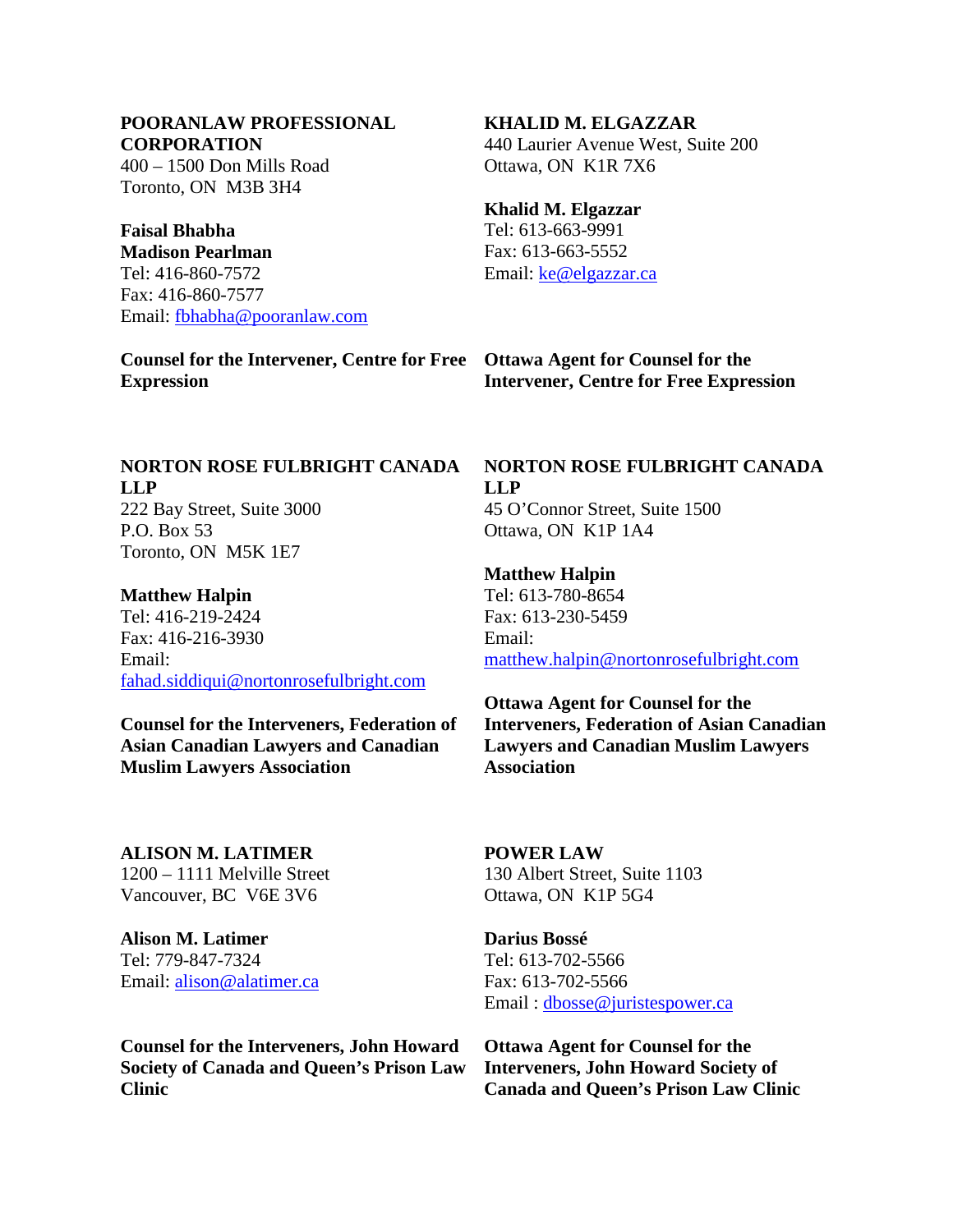## **ATTORNEY GENERAL OF ONTARIO**

Constitutional Law Branch 720 Bay Street, 4<sup>th</sup> Floor Toronto, ON M7A 2S9

**Yashoda Ranganathan David Tortell**  Tel: 647-637-0883 Fax: 416-326-4015 Email: [yoshada.ranganathan@ontario.ca](mailto:yoshada.ranganathan@ontario.ca)

**Counsel for the Intervener, Attorney General of Ontario** 

#### **POWER LAW**

130 Albert Street, Suite 1103 Ottawa, ON K1P 5G4

**Maxine Vincelette**  Tel: 613-702-5573 Fax: 613-702-5573 Email : [mvincelette@juristespower.ca](mailto:mvincelette@juristespower.ca)

**Ottawa Agent for Counsel for the Intervener, Attorney General of Ontario** 

**ANIMAL JUSTICE**  720 Bathurst Street Toronto, ON M5S 2R4

**Kaitlyn Mitchell Scott Tinney**  Tel: 647-746-8702 Email: [kmitchell@animaljustice.ca](mailto:kmitchell@animaljustice.ca) **POWER LAW**  130 Albert Street, Suite 1103 Ottawa, ON K1P 5G4

**Maxine Vincelette**  Tel: 613-702-5573 Fax: 613-702-5573 Email : [mvincelette@juristespower.ca](mailto:mvincelette@juristespower.ca)

**Counsel for the Intervener, Animal Justice** 

**PUBLIC INTEREST LAW CENTRE** 

100 – 287 Broadway Winnipeg, MB R3C 0R9

**Joëlle Pastora Sala Chimwemwe Undi Natalie Copps**  Tel: 204-985-9735 Fax: 204-985-8544 Email: [jopas@pilc.mb.ca](mailto:jopas@pilc.mb.ca)

**Counsel for the Interveners, Canadian Mental Health Association (National), Canada Without Poverty, Aboriginal Council of Winnipeg Inc. and End Homelessness Winnipeg Inc.**

**Ottawa Agent for Counsel for the Intervener, Animal Justice** 

**POWER LAW**  130 Albert Street, Suite 1103 Ottawa, ON K1P 5G4

**Darius Bossé**  Tel: 613-702-5566 Fax: 613-702-5566 Email : [dbosse@juristespower.ca](mailto:dbosse@juristespower.ca)

**Ottawa Agent for Counsel for the Interveners, Canadian Mental Health Association (National), Canada Without Poverty, Aboriginal Council of Winnipeg Inc. and End Homelessness Winnipeg Inc.**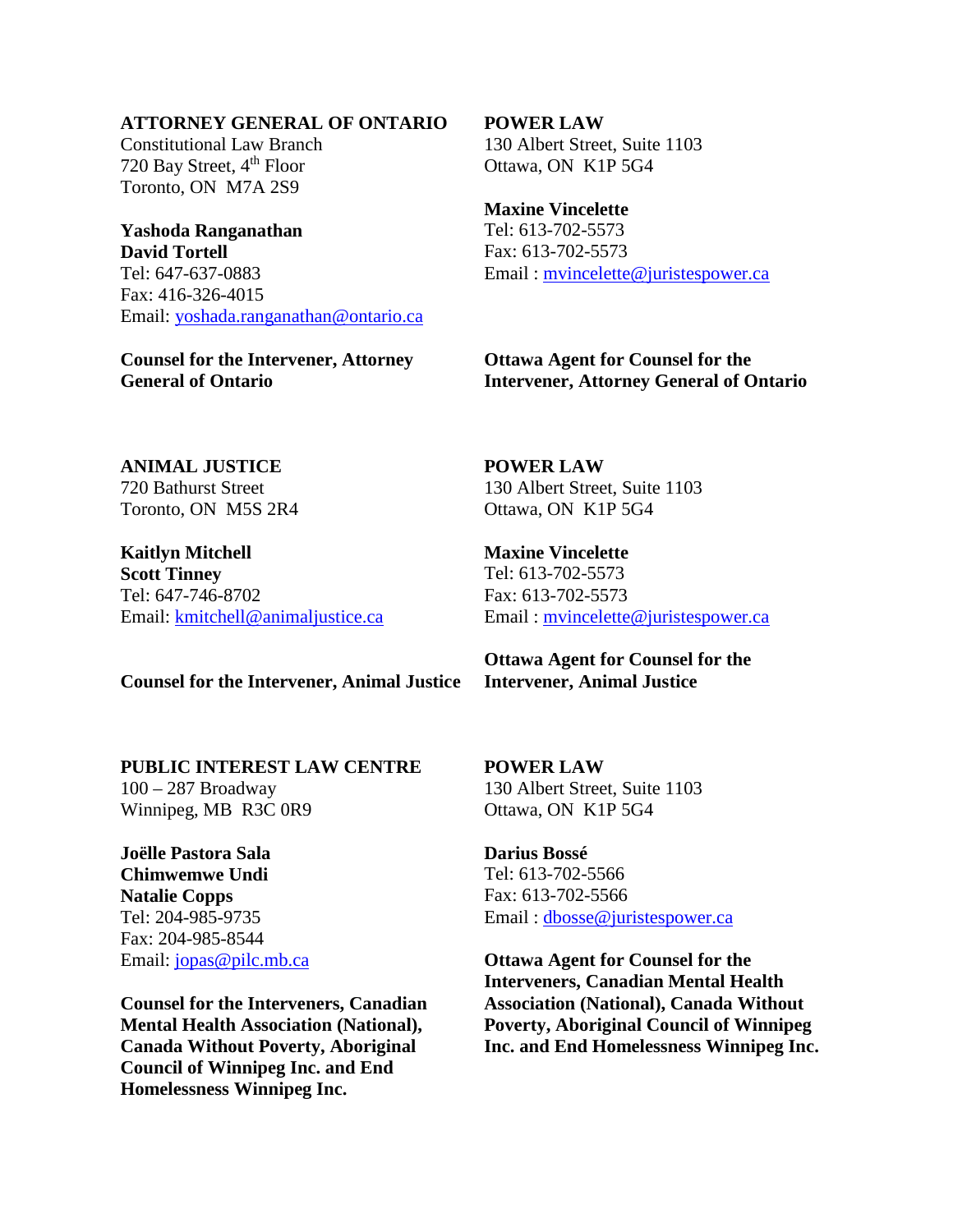# **OLSER, HOSKIN & HARCOURT LLP**

P.O. Box 50, 1 First Canadian Place Toronto, ON M5X 1B8

# **Mark Skeeley**

**Lipi Mishra**  Tel: 416-862-6791 Fax: 416-862-6666 Email: [msheeley@osler.com](mailto:msheeley@osler.com)

# **Counsel for the Intervener, Canadian Constitution Foundation**

## **OLSER, HOSKIN & HARCOURT LLP**

340 Albert Street, Suite 1900 Ottawa, ON K1R 7Y6

# **Geoffrey Langen**

Tel: 613-787-1015 Fax: 613-235-2867 Email: [glangen@osler.com](mailto:glangen@osler.com)

**Ottawa Agent for Counsel for the Intervener, Canadian Constitution Foundation**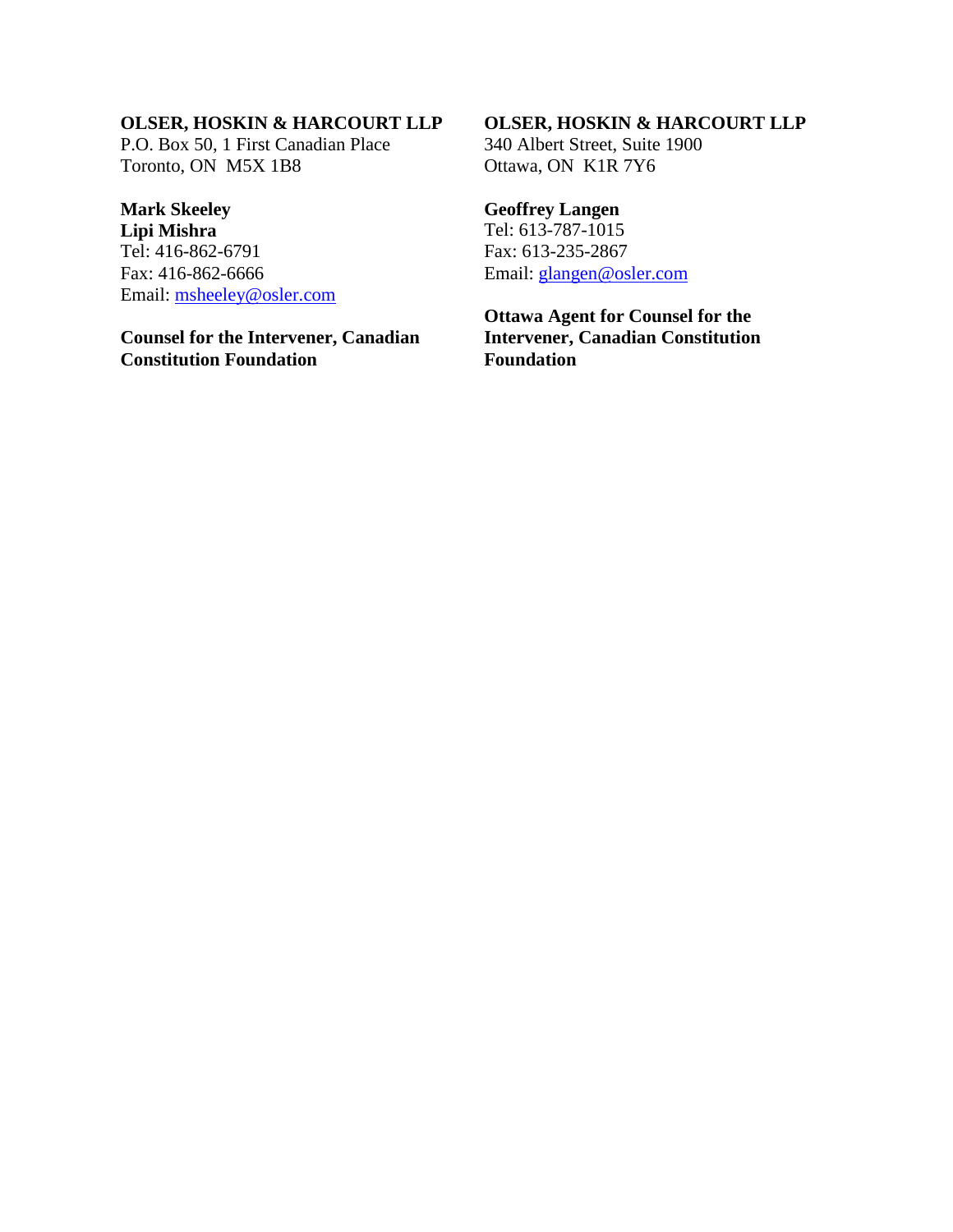# **Table of Contents**

|                | PARTS I AND II: OVERVIEW AND POSITION ON THE QUESTIONS IN ISSUE 1                  |  |  |  |
|----------------|------------------------------------------------------------------------------------|--|--|--|
|                |                                                                                    |  |  |  |
| A.             |                                                                                    |  |  |  |
| (1)            |                                                                                    |  |  |  |
| (2)            |                                                                                    |  |  |  |
| (3)            | British Columbia Civil Liberties Association v. Canada (Attorney General) 4        |  |  |  |
| (4)            | Corporation of the Canadian Civil Liberties Association v. Her Majesty the Queen 5 |  |  |  |
| (5)            |                                                                                    |  |  |  |
| <b>B.</b>      |                                                                                    |  |  |  |
| $\mathbf{C}$ . | Standing Test Should Not Require a Costly Examination of the Merits  8             |  |  |  |
|                |                                                                                    |  |  |  |
|                |                                                                                    |  |  |  |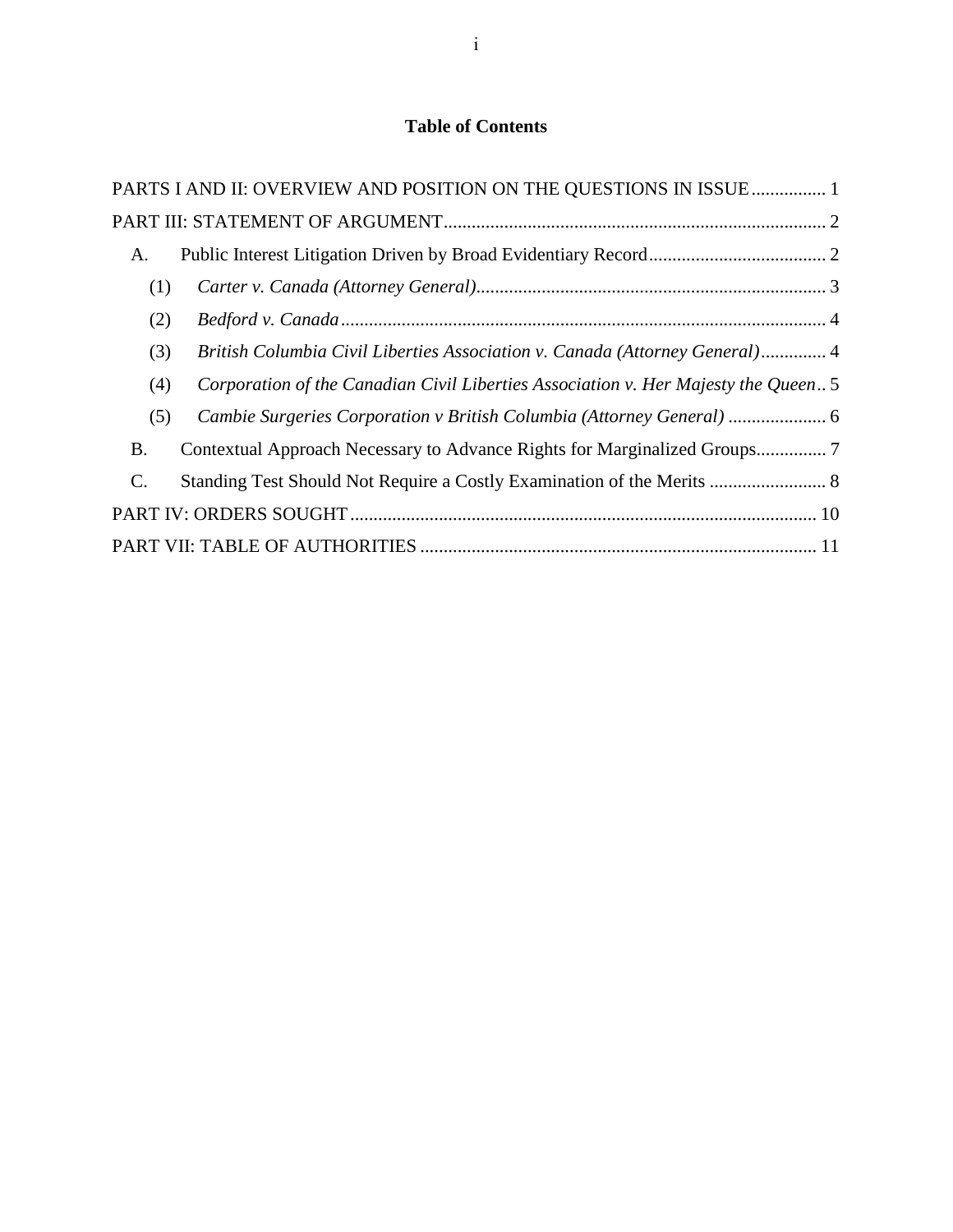#### <span id="page-11-0"></span>**PARTS I AND II: OVERVIEW AND POSITION ON THE QUESTIONS IN ISSUE**

1. This case affords this Court the opportunity to confirm that the test for public interest standing must reflect the realities of constitutional litigation and the difficulties facing marginalized and vulnerable communities. Public interest organizations that litigate these cases are frequently the most, if not the only, effective and efficient actor to bring challenges to unconstitutional legislation or government action. Narrowing the test, as proposed by the appellant Attorney General of British Columbia, to make a public interest litigant the handmaiden of private litigants would severely undermine access to justice and effectively eliminate the role of public interest standing. Our factum sets forth the following three arguments with a focus on *Charter* litigation.

2. First, the test for public interest standing must reflect the practice of modern *Charter*  litigation. As set out below, the practice of *Charter* litigation seeking s. 52(1) relief has developed to involve voluminous records populated by non-party lay and expert evidence. The records now required by the jurisprudence are designed to give trial courts the necessary evidentiary backdrop to fully understand the impact of the impugned law and whether it is justifiable. To accomplish this task, the litigation cannot – and does not – depend on the factual matrix of individual litigants but rather on the evidence of diverse witnesses and experts speaking to a broad range of experiences of harm arising from the challenged laws.

3. Second, a contextual approach to the test for public interest standing militates against the narrow test proposed by the appellant. A contextual approach appreciates that marginalized and vulnerable populations frequently require the assistance of public interest organizations to step forward, either as the sole plaintiff or alongside individual litigants, to challenge unconstitutional laws.<sup>1</sup> A contextual approach to the test accounts for the uneven playing field facing potential plaintiffs in such litigation and the historical disadvantages that make accessing the courts and sustaining prolonged and complex litigation so daunting for those who may otherwise have a right to bring a claim and secure remedies for violations of *Charter* rights and freedoms.

 $\overline{a}$ 

1

<sup>&</sup>lt;sup>1</sup> See *BCCLA v. Canada, infra* note [15](#page-15-1) and *CCLA v. Canada, infra* note [18](#page-15-2) (litigation sustained wholly by public interest litigants). See *Carter, infra* note [5](#page-13-1) and *Bedford, infra* note [11](#page-14-2) (litigation sustained by both private and public interest litigants).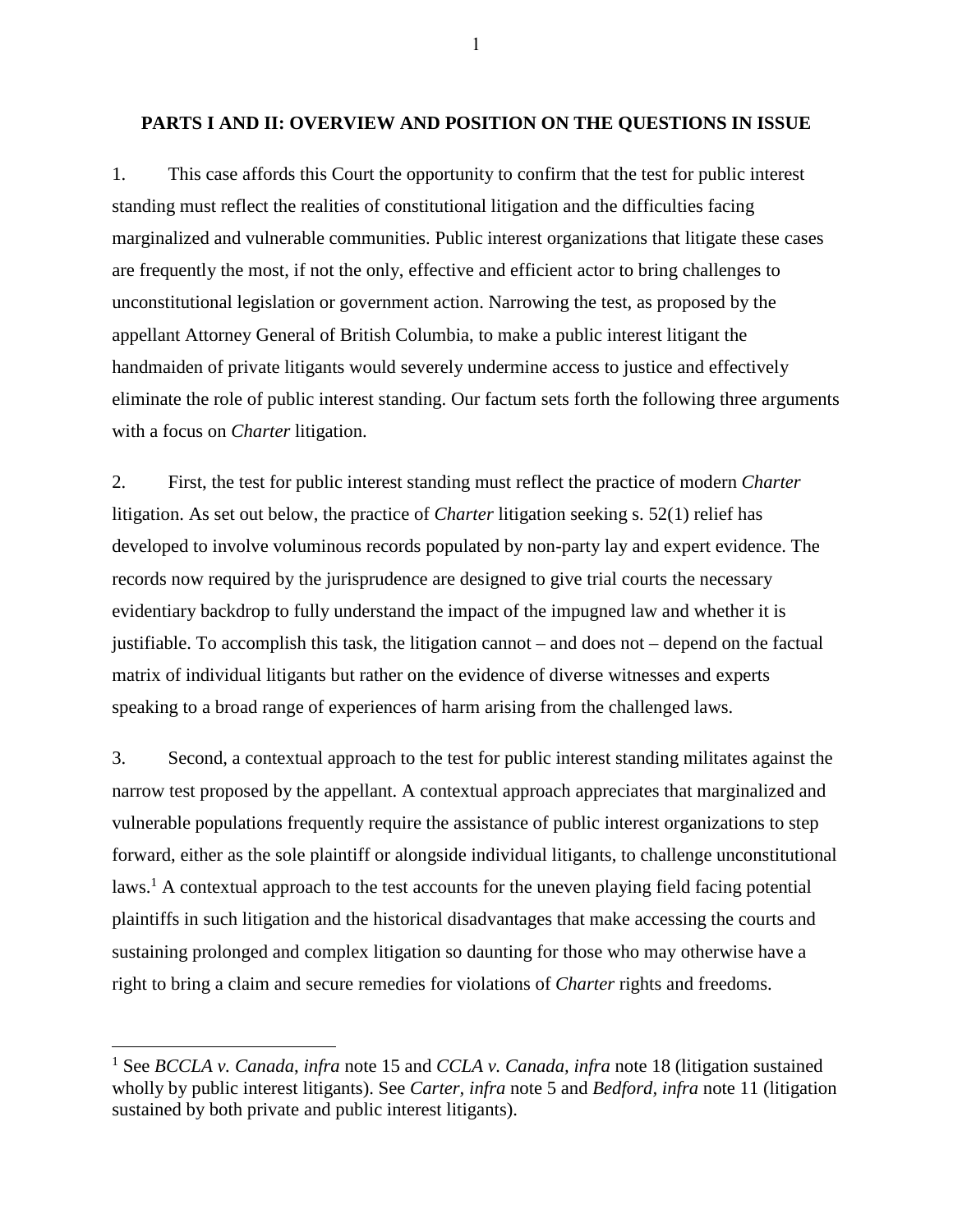4. Third, requiring a public interest litigant to be hitched to an individual serves only to impede access to justice. The appellant's articulation of the test conflates two separate aspects: demonstrating sufficient interest, as required for public interest standing, and fulfilling a plaintiff's evidentiary burden. These distinct aspects of a proceeding also have their own timetable, with standing to be challenged at the earliest stages, and evidence to be adjudged at trial. By erroneously confounding these two necessary, but separate, components of litigation, the appellant's proposed approach would severely erode access to justice for communities that depend on public interest organizations to launch challenges to unconstitutional legislation.

5. West Coast Legal Education and Action Fund ("**West Coast LEAF**") submissions are focused on providing the Court with a review of the practical realities of civil *Charter* litigation and the impacts of the proposed narrowing of the test on public interest litigants like West Coast LEAF and the communities on behalf of whom it advocates.

## **PART III: STATEMENT OF ARGUMENT**

#### <span id="page-12-0"></span>**A. Public Interest Litigation Driven by Broad Evidentiary Record**

<span id="page-12-1"></span>6. Our courts have recognized the unique nature of constitutional challenges and have differentiated such cases from the adjudication of private disputes in which an individualized factual matrix is usually sufficient for the adversarial process. Consequently, the practical reality of modern constitutional litigation is that, for trial records to be sufficient to justify the striking out of laws, they must draw on evidence from sources other than a directly affected plaintiff.<sup>2</sup>

7. The requirement of an adequate evidentiary record reflects the fact that constitutional litigation frequently involves either generalized or systemic impacts. Systemic constitutional claims are manifestly not cases in which a "series of claims for individual relief" are sought in the aggregate.<sup>3</sup> Justice Thomas of the Ontario Superior Court recently encapsulated this reality when he rejected an argument that the relief sought:

[R]equires a detailed examination of each individual [case]. Such is not the nature of public interest litigation examining systematic misconduct. It seems to

<sup>2</sup> See, e.g. *British Columbia (Attorney General) v. Christie*, [2007 SCC 21](https://canlii.ca/t/1rkdb) at para. 28.

<sup>3</sup> *Manitoba Metis Federation Inc. v. Canada (Attorney General)*, [2013 SCC 14](https://scc-csc.lexum.com/scc-csc/scc-csc/en/item/12888/index.do?q=manitoba+metis+federation) at para. 44.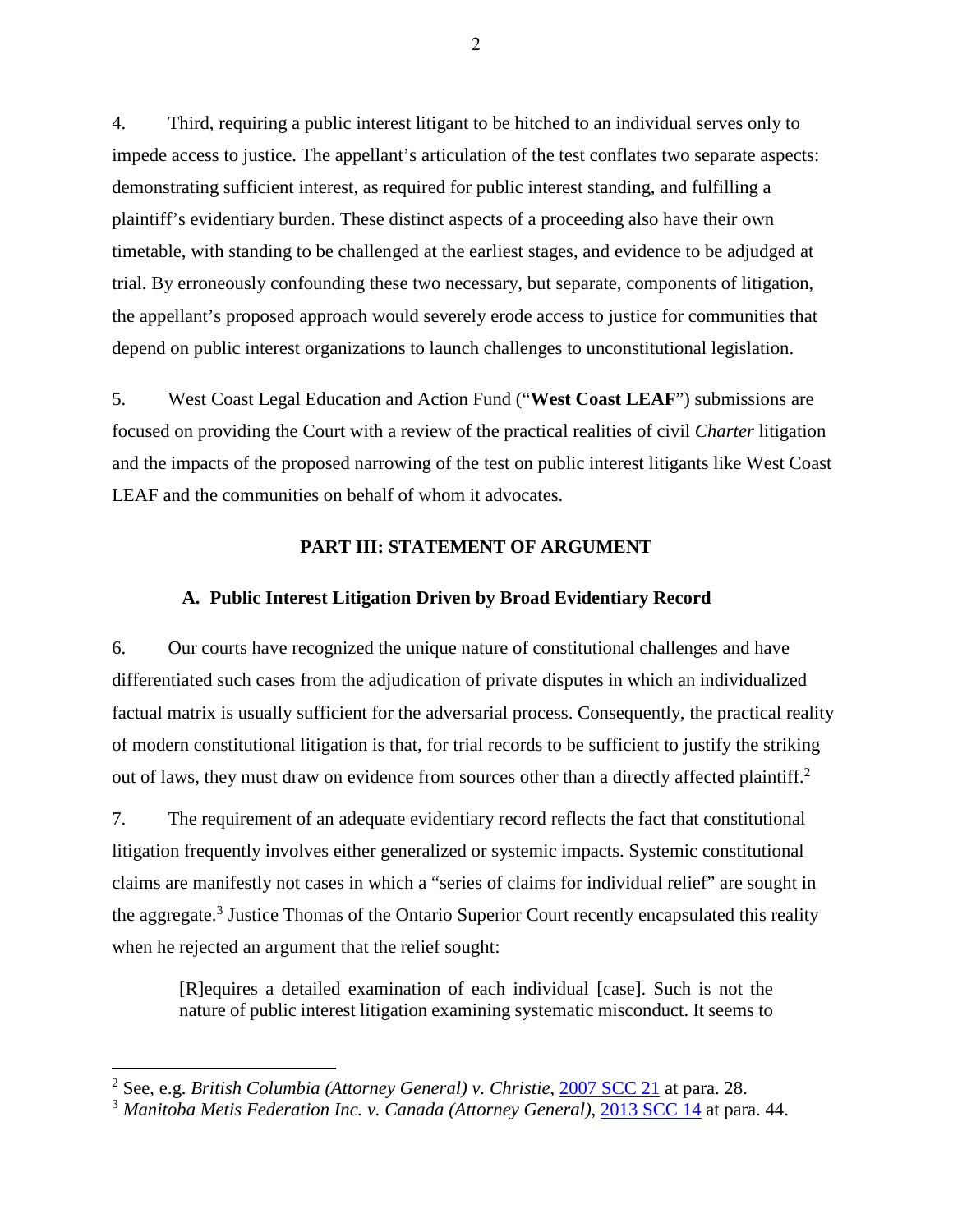me that representative evidence coupled with expert evidence could potentially make a case for a broad declaration fashioned appropriately by the trial judge.<sup>4</sup>

8. In the following sections we provide a brief review of five prominent *Charter* trial judgments that demonstrate that, irrespective of the presence of individual plaintiffs and whether or not they are joined by a public interest organization as a party, it is the whole body of evidence – usually a very substantial body of evidence, much of it expert opinion – that is the main grounding for the courts' findings, and not the evidence of the individual litigants.

# <span id="page-13-1"></span>*(1) Carter v. Canada (Attorney General)*

<span id="page-13-0"></span>9. *Carter* is the physician assistance in dying case brought by four individual plaintiffs and by the BC Civil Liberties Association as a public interest litigant. The trial judgment spans 1416 paragraphs, with only 32 paragraphs (2%) dedicated to the facts of the individual plaintiffs. Expert evidence, on the other hand, consisted of  $722$  paragraphs  $(51\%)$ <sup>5</sup> Justice Lynn Smith commented in the reasons for judgment on the "extensive nature of the record" before her, encompassing as it did "some 36 binders of affidavits, transcripts and documents … [composed of] 116 affidavits".<sup>6</sup>

10. In distinguishing the case from binding precedent (*Rodriguez*<sup>7</sup>), Justice Smith noted that, while the adjudicative facts were not meaningfully distinguishable, the legislative and social fact evidence was far more robust in the case before her, including "an enormous amount of evidence about the experience with legal physician-assisted death in other jurisdictions." Justice Smith held:

The record permits assessment of the current approach to and understanding of end-of-life decision-making, and the current understanding of the efficacy of possible safeguards that might permit persons in the position of Ms. Taylor to have the option that she seeks, while protecting those who are vulnerable.<sup>8</sup>

11. She further noted that, while the amplification of the record did not permit her to ignore *stare decisis*, the "importance of the factual matrix in constitutional adjudication" was a factor in justifying a fresh determination of the issues.<sup>9</sup> In affirming the trial judgment, this Court

<sup>4</sup> *Williams v. London Police Services Board*, [2019 ONSC 227](http://canlii.ca/t/hwxbr) (Chambers) at para. 49.

<sup>5</sup> *Carter v. Canada (Attorney General),* [2012 BCSC 866](http://canlii.ca/t/frpws) [*Carter*] at paras. 44-76 and 160-882.

<sup>6</sup> *Carter, supra* at note [5](#page-13-1) at paras. 114-5.

<sup>7</sup> *Rodriguez v. British Columbia (Attorney General)*, [\[1993\] 3 S.C.R. 519.](https://scc-csc.lexum.com/scc-csc/scc-csc/en/item/1054/index.do)

<sup>8</sup> *Carter, supra* at note [5](#page-13-1) at paras. 941-5 and 1001.

<sup>9</sup> *Carter, supra* at note [5](#page-13-1) at para. 946.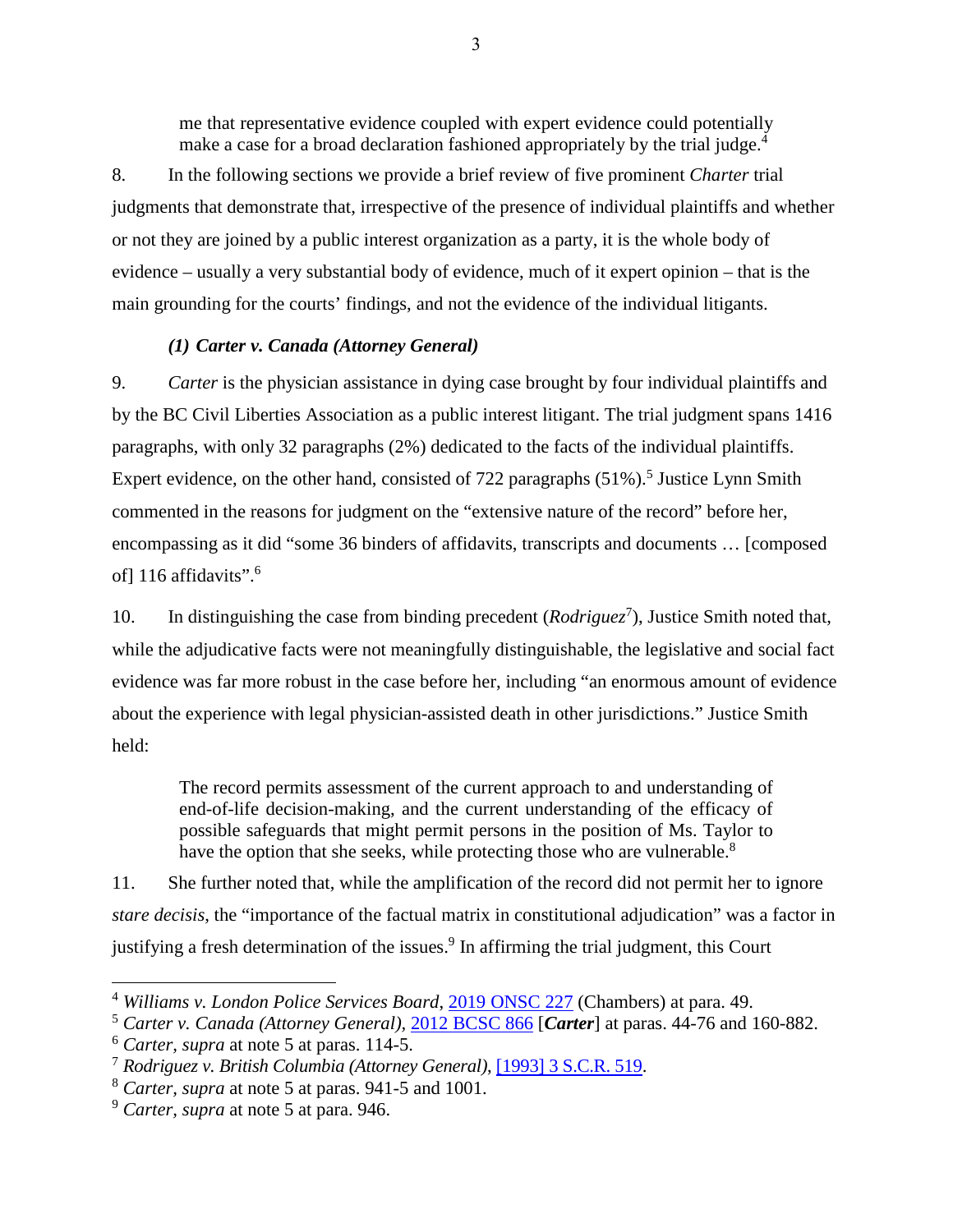acknowledged that the record was grounded on broad legislative and social fact evidence, even as the adjudicative facts were bound by *stare decisis*. 10

# *(2) Bedford v. Canada*

<span id="page-14-0"></span>12. *Bedford* is the Ontario trial decision involving the challenge to the prostitution provisions of the *Criminal Code*. *Bedford* was brought by three plaintiffs with private standing; no public interest organization was a party in the case. The trial judgment spans 541 paragraphs with only 17 paragraphs (3%) dedicated to summarizing the facts of the individual plaintiffs. Summaries of expert evidence, on the other hand, consisted of 94 paragraphs  $(17%)$ .<sup>11</sup>

# 13. Justice Himel noted that the application record consisted of: $12$

<span id="page-14-2"></span>Over 25,000 pages of evidence in 88 volumes, amassed over two and a half years…. The applicants' witnesses include current and former prostitutes, an advocate for prostitutes' rights, a politician, a journalist, and numerous social science experts who have researched prostitution in Canada and internationally. The respondent's witnesses include current and former prostitutes, police officers, an assistant Crown Attorney, a social worker, advocates concerned about the negative effects of prostitution, social science experts who have researched prostitution in Canada and internationally, experts in research methodology, and a lawyer and a researcher at the Department of Justice. The affidavit evidence from all of these witnesses was accompanied by a large volume of studies, reports, newspaper articles, legislation, Hansard, and many other documents.

14. The trial judge further relied predominantly on expert evidence when addressing the individual legal arguments.<sup>13</sup> This Court largely upheld her order.<sup>14</sup>

# *(3) British Columbia Civil Liberties Association v. Canada (Attorney General)*

<span id="page-14-1"></span>15. The British Columbia Civil Liberties Association ("**BCCLA**") challenged in BC Supreme Court sections of the *Corrections and Conditional Release Act* that permitted the "administrative segregation" of inmates in federal penitentiaries. The John Howard Society of Canada joined BCCLA; no private interest litigants were involved. The government did not dispute the public interest standing of either public interest organization, apparently on the basis

<sup>&</sup>lt;sup>10</sup> *Carter v. Canada (Attorney General),* [2015 SCC 5](https://scc-csc.lexum.com/scc-csc/scc-csc/en/item/14637/index.do?q=carter) at paras. 3 and 44-7.

<sup>11</sup> *Bedford v. Canada*, [2010 ONSC 4264](http://canlii.ca/t/2cr62) [*Bedford*] at paras. 26-43 and 119-213.

<sup>12</sup> *Bedford, supra* note [11](#page-14-2) at para 84.

<sup>13</sup> See, for example, *Bedford, supra* note [11](#page-14-2) at paras. 226-7, 293-8, 302-25, and 328-51.

<sup>14</sup> *Canada (Attorney General) v. Bedford*, [2013 SCC 72.](https://scc-csc.lexum.com/scc-csc/scc-csc/en/item/13389/index.do?q=bedford)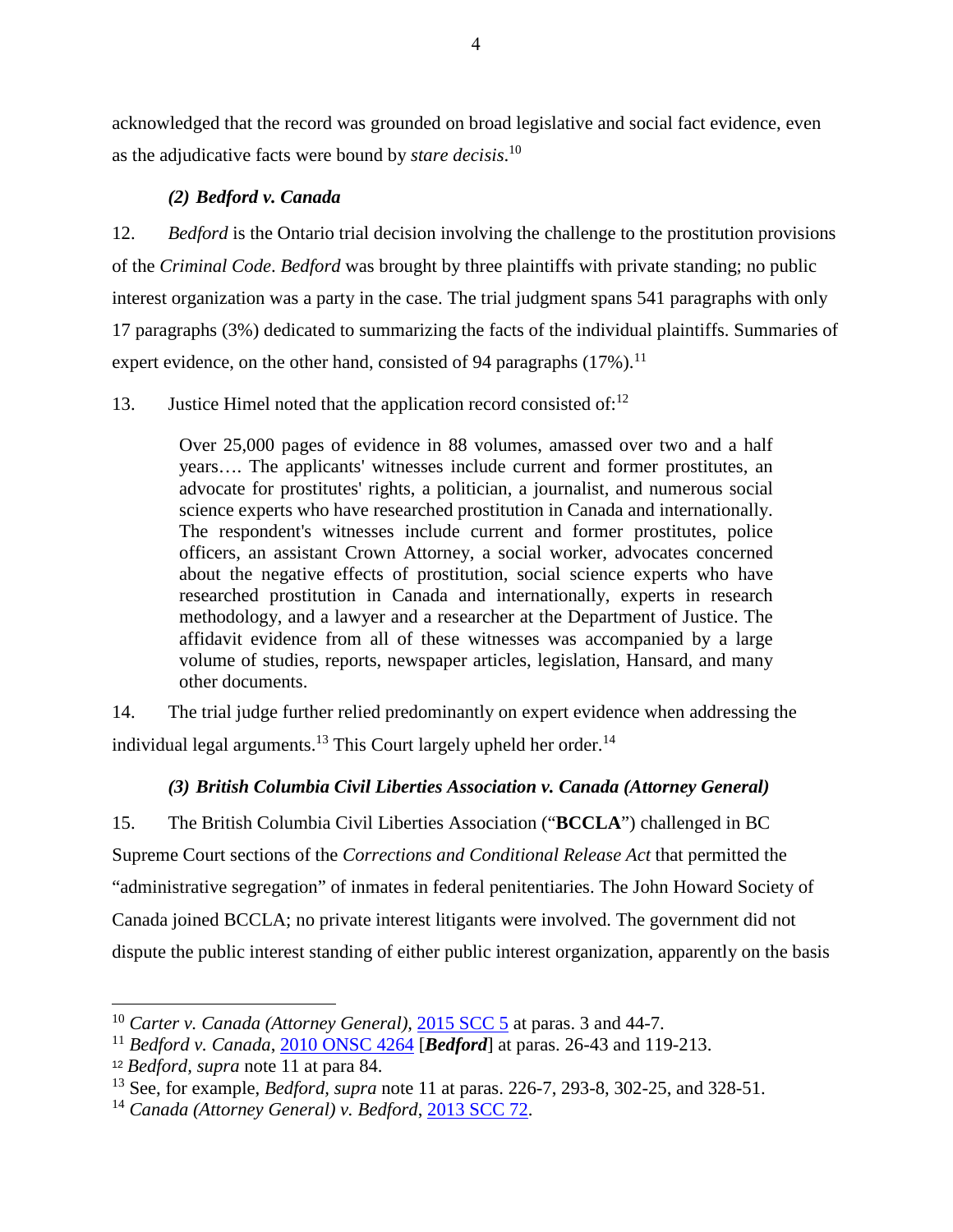<span id="page-15-1"></span>that they were seeking a s.  $52(1)$  remedy.<sup>15</sup>

16. Justice Leask noted that "under very tight timelines" the plaintiffs compiled "a substantial evidentiary record". The plaintiffs' evidence consisted of 10 expert witnesses and 8 lay witnesses, including former Correctional Service of Canada employees and prisoners who had experienced administrative segregation. In the resulting judgment, which was over 600 paragraphs long, Justice Leask found the impugned provisions to unjustifiably infringe ss. 7 and 15 of the *Charter*.<sup>16</sup> The order was largely upheld on appeal; a further appeal to this Court was discontinued by the parties.<sup>17</sup>

## <span id="page-15-2"></span><span id="page-15-0"></span>*(4) Corporation of the Canadian Civil Liberties Association v. Her Majesty the Queen*

17. In *CCLA v. Canada*, the Corporation of the Canadian Civil Liberties Association ("**CCLA**") sought and received public interest standing to challenge the same provisions in Ontario as in *BCCLA v. Canada*. The CCLA was the sole plaintiff at the hearing; no individual plaintiffs joined. The CCLA successfully argued that the Act violated the s. 7 rights of prisoners and that the infringement was not saved by s. 1. The Attorney General of Canada acquiesced to the plaintiff's standing so long as it sought a declaration of invalidity pursuant to s. 52(1). The AGC's acquiescence in this regard properly reflects the relationship between public interest standing and claims for relief against oppression of marginalized and vulnerable populations.<sup>18</sup>

18. Given the absence of private interest litigants, the record before Justice Marrocco consisted entirely of social and legislative fact evidence, including numerous reports and international statements and rules, as well as the evidence of the former United Nations Special Rapporteur on Torture, Professor Mendez.<sup>19</sup> On appeal, the court expanded Justice Marrocco's holding to include a finding of an unjustifiable s. 12 infringement; further appeal to this Court was discontinued by the parties.<sup>20</sup>

<sup>15</sup> *British Columbia Civil Liberties Association v. Canada (Attorney General),* [2018 BCSC 62](http://canlii.ca/t/hprxx) [*BCCLA v. Canada*] at para. 6 (West Coast LEAF intervened in the case).

<sup>16</sup> *BCCLA v. Canada, supra* note [15](#page-15-1) at paras. 8, 9, and 609.

<sup>17</sup> *Attorney General of Canada v. British Columbia Civil Liberties Association, et al.,* [2019](https://www.canlii.org/en/bc/bcca/doc/2019/2019bcca228/2019bcca228.html)  [BCCA 228.](https://www.canlii.org/en/bc/bcca/doc/2019/2019bcca228/2019bcca228.html)

<sup>18</sup> *Corporation of the Canadian Civil Liberties Association v. Her Majesty the Queen*, [2017](http://canlii.ca/t/hpdbx)  [ONSC 7491](http://canlii.ca/t/hpdbx) [*CCLA v. Canada*] at paras. 14 and 167.

<sup>19</sup> *CCLA v. Canada, supra* note [18](#page-15-2) at paras. 29-42 and 62.

<sup>&</sup>lt;sup>20</sup> *Canadian Civil Liberties Association v. Canada*, [2019 ONCA 243](http://canlii.ca/t/hzd3s) at paras. 2 and 150.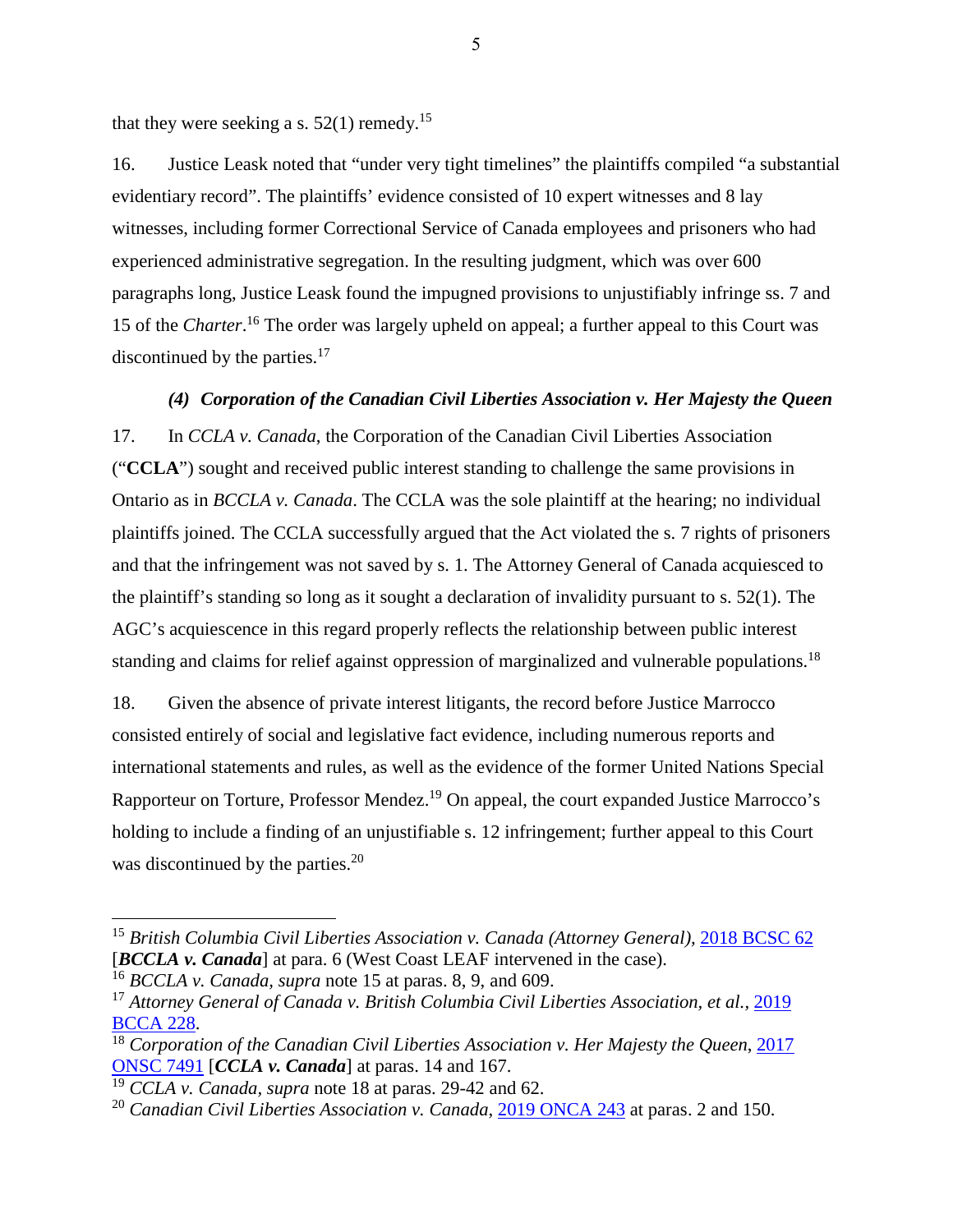## <span id="page-16-1"></span>*(5) Cambie Surgeries Corporation v British Columbia (Attorney General)*

<span id="page-16-0"></span>19. In *Cambie Surgeries,* two corporate plaintiffs and five individual plaintiffs sued British Columbia claiming that the provincial health care legislation was unconstitutional for breach of ss. 7 and 15 of the *Charter.* The centerpiece of the claim was the prohibition on private insurance for medically required services. The trial judge concluded there was not a breach of the *Charter* and suggested that, if there had been, it would have been justified under s.  $1<sup>21</sup>$ 

20. The evidentiary record at trial was predominantly composed of non-party evidence. Prior to trial, one of the five individual plaintiffs died. Further, the trial judge confirmed the corporate plaintiffs did not have ss. 7 and 15 rights and did not satisfy the bar for public interest standing. Notwithstanding these setbacks, the evidentiary record was voluminous, as recorded in the reasons for judgment: $^{22}$ 

The lay evidence in this trial includes oral testimony, affidavits and medical records of 17 patients, 36 physicians (some of whom acted as treating physicians for some of the patient plaintiffs, witnesses or intervenors), 17 health authorities' or ministerial agents and directors, and five other lay witnesses ...

The parties have tendered the evidence of 75 lay witnesses…

There were also a total of 40 expert reports …. The plaintiffs tendered 19 expert reports, the defendant tendered 17, Canada and the Coalition Intervenors tendered two each…

The second source of documents tendered not through witnesses, is found in ... the "Common Book of Documents"…. [I[n total, more than 17,500 pages and 590 documents were tendered through the Common Books.

21. The individual plaintiffs' evidence as health care patients was canvassed by the trial judge over approximately 100 paragraphs (paras. 452 to 566). The twelve non-party patient witnesses, on the other hand, spanned approximately 150 paragraphs (paras. 567 to 712). Moreover, lay evidence from the thirty-six physician witnesses and administrative witnesses constituted another 350 paragraphs of the reasons (paras.713-1063). In applying the law to the facts, the trial judge considered both the patient plaintiffs and the patient witnesses equally (at paras. 1807-1942). The appeal of Justice Steeves' decision is under reserve.<sup>23</sup>

<sup>21</sup> *Cambie Surgeries Corporation v British Columbia (Attorney General),* [2020 BCSC 1310](https://canlii.ca/t/j9kpw) [*Cambie Surgeries*].

<sup>22</sup> *Cambie Surgeries, supra* note [21](#page-16-1) at paras. 54-59.

<sup>&</sup>lt;sup>23</sup> Court of Appeal of British Columbia, Docket no. CA7004.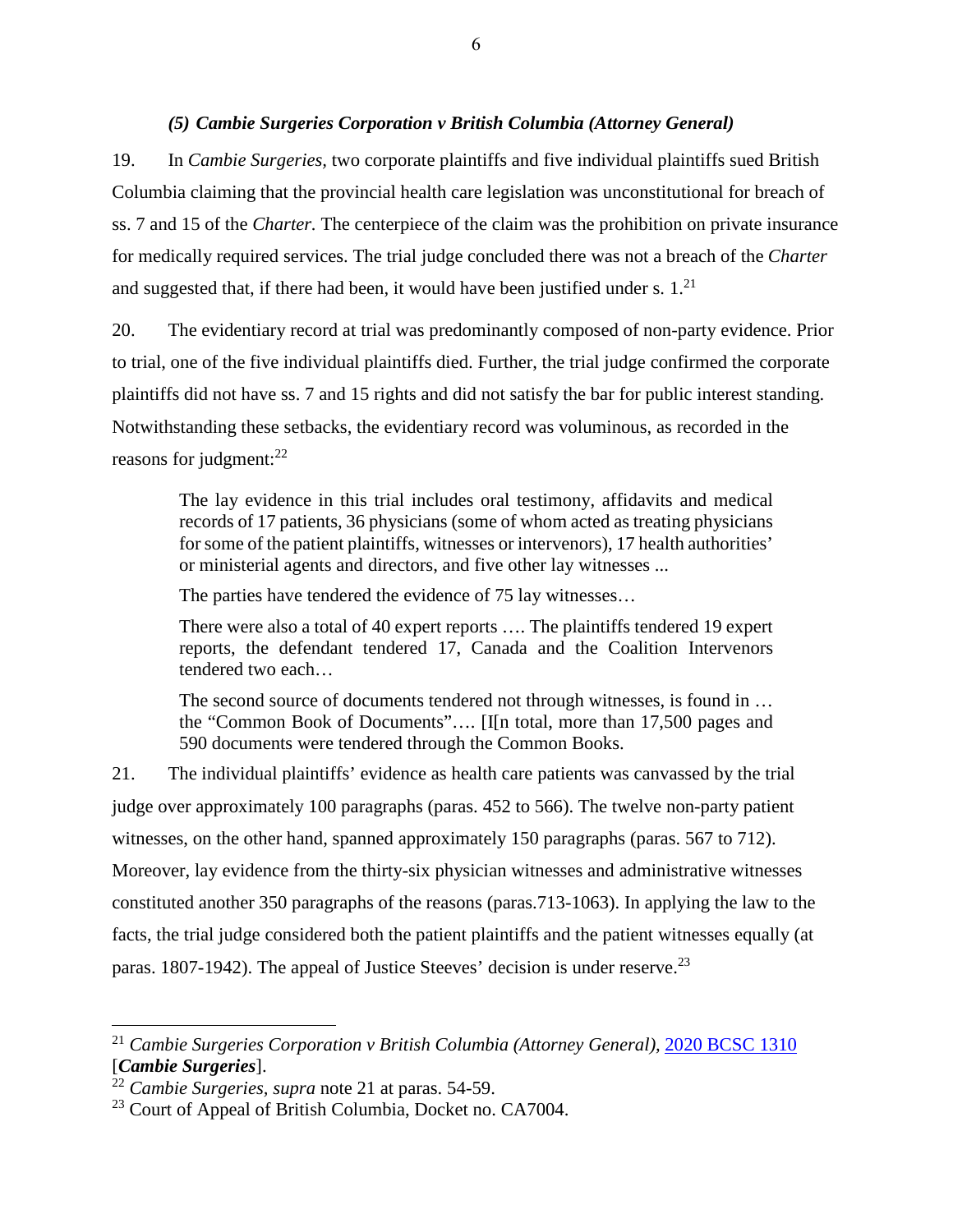#### <span id="page-17-1"></span>**B. Contextual Approach Necessary to Advance Rights for Marginalized Groups**

<span id="page-17-0"></span>22. It remains the case, as this Court declared unanimously in 2014, that "[e]nsuring access to justice is the greatest challenge to the rule of law in Canada today".<sup>24</sup> In *Downtown Eastside,* this Court also noted that courts should consider that "one of the ideas which animates public interest litigation is that it may provide access to justice for disadvantaged persons in society whose legal rights are affected".<sup>25</sup> Courts have long recognized the disproportionate impact of economic disadvantage, which can create barriers to accessing justice. The "feminization of poverty" is understood by this Court as arising from the "multiplicity of economic barriers women face in society."<sup>26</sup> The "persistent social and economic disadvantage" experienced by persons with disabilities has been understood to arise from histories of their exclusion from society and attitudes of paternalism.<sup>27</sup> The fact that such barriers may result in the unwillingness or practical inability of many people from marginalized communities to come forward as individual plaintiffs was recognized in the Supreme Court of Canada's reformulation of public interest standing as an access to justice issue in *Downtown Eastside*. 28

23. Compounded by economic disadvantage, the barriers that members of marginalized communities experience in seeking access to the courts to vindicate their *Charter* rights are not remediable simply by funding cases brought by individual litigants, as the chambers judge appears to suggest.<sup>29</sup> Courts recognize a constellation of factors that effectively bar individuals from pursuing systemic constitutional challenges, including considerations well beyond financial means.<sup>30</sup> The adverse impact that serving as a plaintiff in a multi-year, multi-court, adversarial

 $\overline{a}$ 

7

<sup>24</sup> *Hryniak v. Mauldin*, [2014 SCC 7](https://canlii.ca/t/g2s18) at para 1.

<sup>25</sup> *Canada (Attorney General) v. Downtown Eastside Sex Workers United Against Violence Society,* [2012 SCC 45](https://canlii.ca/t/fss7s) [*Downtown Eastside*] at para. 51.

<sup>26</sup> *Moge v. Moge*, [1992] [3 SCR 813](https://canlii.ca/t/1fs7v) at 853-854 (*per* L'Heureux-Dubé J.); *Marzetti v. Marzetti*, [1994] [2 SCR 765](https://canlii.ca/t/1frqh) at 801. See also, *Quebec (Attorney General) v. Alliance du personnel professionel et technique de la santé et des services sociaux*, [2018 SCC 17](https://canlii.ca/t/hrx1n) and *Centrale des syndicats du Québec v. Quebec (Attorney General)*, [2018 SCC 18](https://canlii.ca/t/hrx1q) (concerning the economic disadvantage experienced by women in the workforce).

<sup>27</sup> *Eldridge v. British Columbia (Attorney General)*, [\[1997\] 2 SCR 624](https://canlii.ca/t/1fqx5) at 668-669; see also *Moore v. British Columbia (Education)*, [2012 SCC 61](https://canlii.ca/t/ftp16) (concerning the disadvantage experienced by persons with mental disabilities).

<sup>28</sup> *Downtown Eastside*, *supra* note [25](#page-17-1) at paras. 51, 71; see also, *Fraser v. Canada (Attorney General*), [2005 CanLII 47783](https://canlii.ca/t/1m83j) (concerning the disadvantages faced by seasonal workers). <sup>29</sup> *MacLaren v. British Columbia (Attorney General), [2018 BCSC 1753](https://canlii.ca/t/hvjf5) at para. 95.* 

<sup>30</sup> See, e.g., *Downtown Eastside Sex Workers United Against Violence Society v. Canada*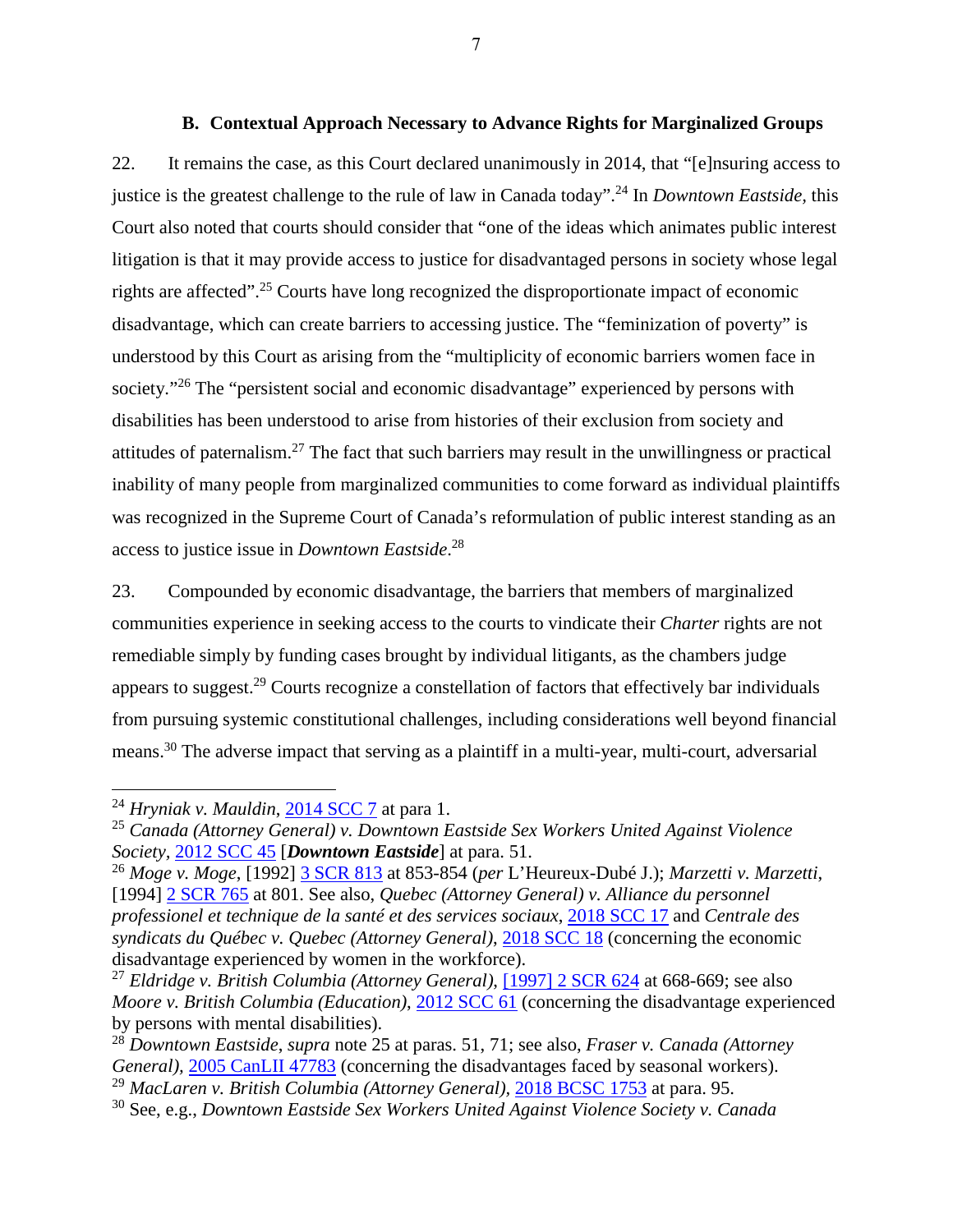and often high profile case may have on an individual's social life, physical health and mental well-being, employment, family, privacy interests and security are recognized barriers to participation as a plaintiff in constitutional litigation.<sup>31</sup> A contextual approach to public interest standing is attuned to these disadvantages and the obligation of the courts "to allow more plaintiffs through the door".<sup>32</sup>

24. Likewise, a contextual approach appreciates that in some instances, existing barriers can make litigation affecting marginalized and vulnerable communities difficult to undertake by or even with directly-affected individuals. In *Canadian Council for Refugees v. Canada,* the Federal Court granted public interest standing to three organizations (the Canadian Council for Refugees, Amnesty International, and the Canadian Council of Churches) partly on the basis that the directly-affected individuals (e.g. refugee claimants) might not be in a position to apply to the court and further may not be able to see the litigation through to its conclusion.<sup>33</sup> Similarly, in *B.C./Yukon Association of Drug War Survivors,* Chief Justice Hinkson of the B.C. Supreme Court held that "[g]iven the challenges faced by many members of [the plaintiff society, an organization of drug users and former drug users]… they should not and cannot be expected to mount individual challenges to the City's legislative scheme and related actions on their own".<sup>34</sup>

#### **C. Standing Test Should Not Require a Costly Examination of the Merits**

<span id="page-18-0"></span>25. In *Downtown Eastside* this Court established an expedient and proportional test for public interest standing. The test is commensurate with the preliminary nature of the standing inquiry and is attuned to the unique circumstances in which private interest standing is unlikely to be a viable or effective means of litigating matters in the public interest. A challenge to the standing of an institutional plaintiff should occur at an early stage of the proceedings and should not become an occasion for parties to preview a trial of the claim on its merits.

 $\overline{a}$ 

8

*<sup>(</sup>Attorney General)*, [2010 BCCA 439](https://canlii.ca/t/2cwf0) at paras. 51, 55, 59; *Chaoulli v. Quebec*, [2005 SCC 35](https://canlii.ca/t/1kxrh) at para. 189; *Trial Lawyers Association of British Columbia v. British Columbia (Attorney General),* [2016 BCSC 1391](https://canlii.ca/t/gsp2l) at para. 28.

<sup>&</sup>lt;sup>31</sup> See, e.g., *Canadian Doctors for Refugee Care v. Canada (Attorney General), [2014 FC 651](https://canlii.ca/t/g81sg)* at para. 340 (concerning impediments to participation, including physical and mental health).

<sup>32</sup> *Delta Air Lines Inc. v. Lukács*, [2018 SCC 2](https://canlii.ca/t/hpv4d) at para. 18.

<sup>33</sup> *Canadian Council for Refugees v. Canada (Immigration, Refugees and Citizenship),* [2017 FC](https://canlii.ca/t/hpskl)  [1131](https://canlii.ca/t/hpskl) at para. 63.

<sup>&</sup>lt;sup>34</sup> B.C./Yukon Association of Drug War Survivors v. Abbotsford, [2014 BCSC 1817](https://canlii.ca/t/gds46) at para. 61.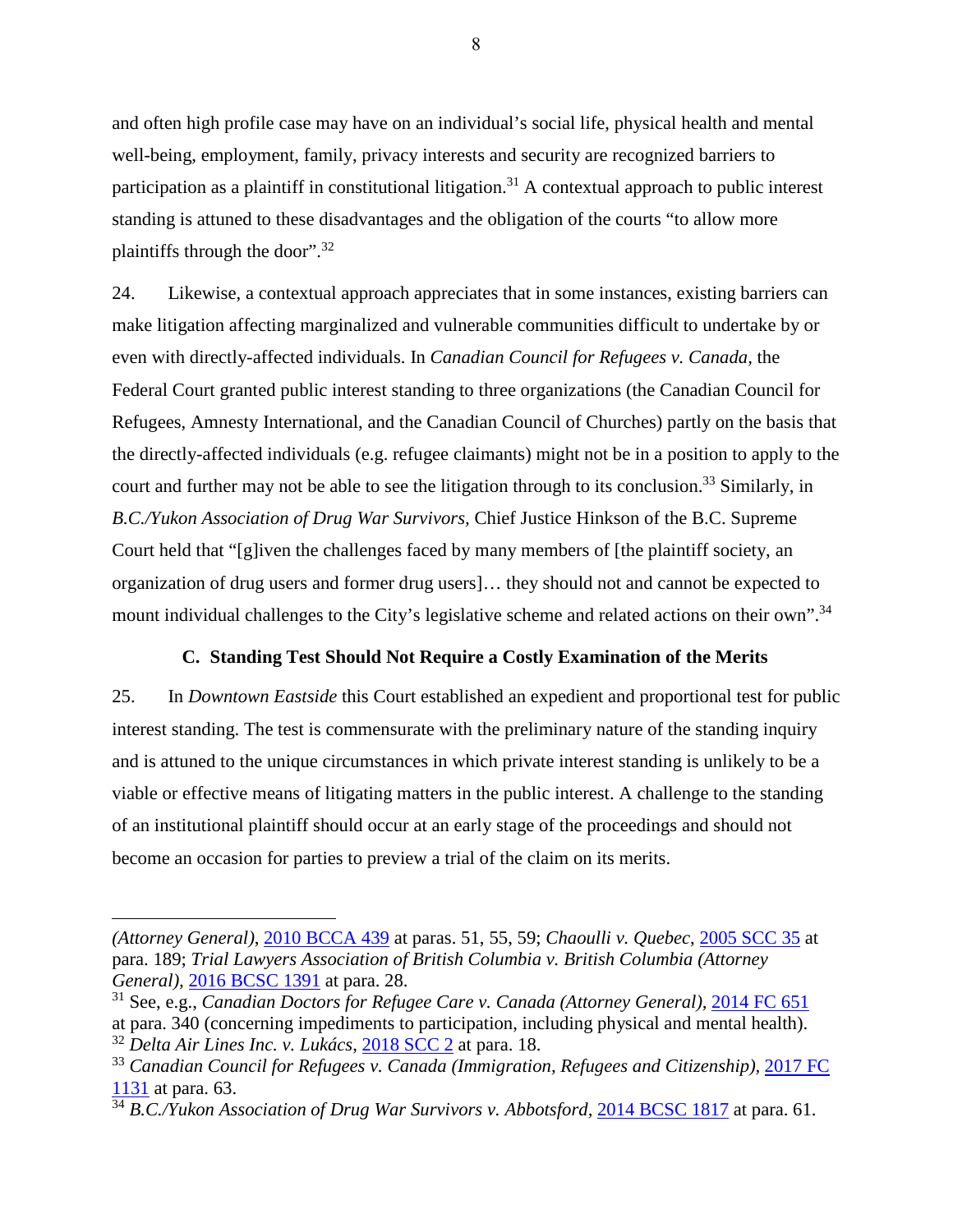26. The test proposed by the appellant erroneously conflates the question of standing – which focuses on sufficient interest in the litigation – with the evidentiary burden of the plaintiff. If conjoined, the law would demand that public interest litigants pre-emptively satisfy their evidentiary burden at the same preliminary stage as they are required to prove standing, contrary to this Court's dictum in *Downtown Eastside:*<sup>35</sup>

To constitute a "serious issue", the question raised must be a "substantial constitutional issue" (*McNeil*, at p. 268) or an "important one" (*Borowski*, at p. 589). The claim must be "far from frivolous" (*Finlay*, at p. 633), although courts should not examine the merits of the case in other than a preliminary manner.

27. The appellant'sposition would turn a challenge on standing into a dress-rehearsal of the merits of the claim at the earliest stages of litigation. Requiring such a stringent test for access by public interest litigants would represent a substantial barrier in terms of both cost and time. West Coast LEAF, and other public interest organizations who work in collaboration with equity seeking groups, would be compelled to commit significant additional resources to litigation just to clear the earliest stages of a proceeding.

28. A foreseeable consequence of placing a significant burden on public interest organizations would be a chill on public interest litigation brought in the absence of a directlyaffected co-plaintiff. This Court has acknowledged the interconnection between financial barriers and public interest litigation when, in *Okanagan Indian Band,* it reworked discretion on costs in order "to avoid the harshness that might result from adherence to the traditional principles" and to "ensure that ordinary citizens have access to the justice system when they seek to resolve matters of consequence to the community as a whole".<sup>36</sup>

<span id="page-19-0"></span>29. This Court's objective in *Okanagan Indian Band* is rooted in the same fundamental principles at issue in public interest standing more generally: to avoid discouraging *bona fide*  challenges and to ensure that *Charter* litigation is not beyond the reach of individuals (or groups) of ordinary means.<sup>37</sup> Adopting the appellant's proposed test would discourage access by the

<sup>35</sup> *Downtown Eastside, supra* note [25](#page-17-1) at para. 42.

<sup>36</sup> *British Columbia (Minister of Forests) v. Okanagan Indian Band*, [2003 SCC 71](https://canlii.ca/t/1g5kv) [*Okanagan Indian Band*] at para. 27.

<sup>37</sup> *Okanagan Indian Band, supra* note [36](#page-19-0) at para. 28, citing *Re Lavigne and Ontario Public Service Employees Union (No. 2)* (1987), [1987 CanLII 4184 \(ON SC\),](https://www.canlii.org/en/on/onsc/doc/1987/1987canlii4184/1987canlii4184.html) 60 O.R. (2d) 486 (H.C.J.) at 526.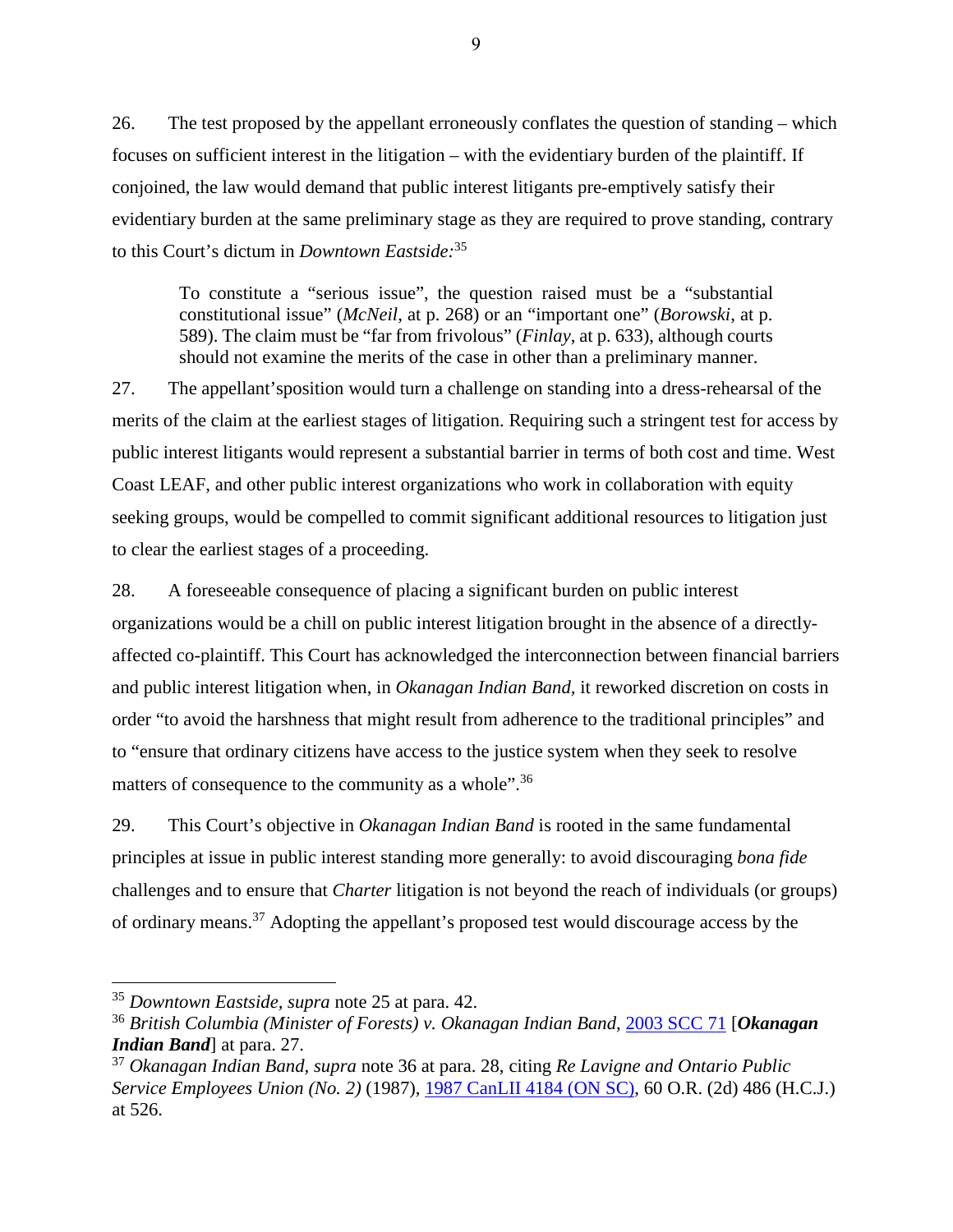<span id="page-20-0"></span>groups already facing the greatest barriers to accessing justice in the first place.

# **PART IV: ORDERS SOUGHT**

30. West Coast LEAF does not seek any order, and asks that no costs be awarded against it.

ALL OF WHICH IS RESPECTFULLY SUBMITTED THIS 2<sup>nd</sup> DAY OF DECEMBER, 2021.

Tim Dickson Jason Harman

Counsel for the Intervener, West Coast LEAF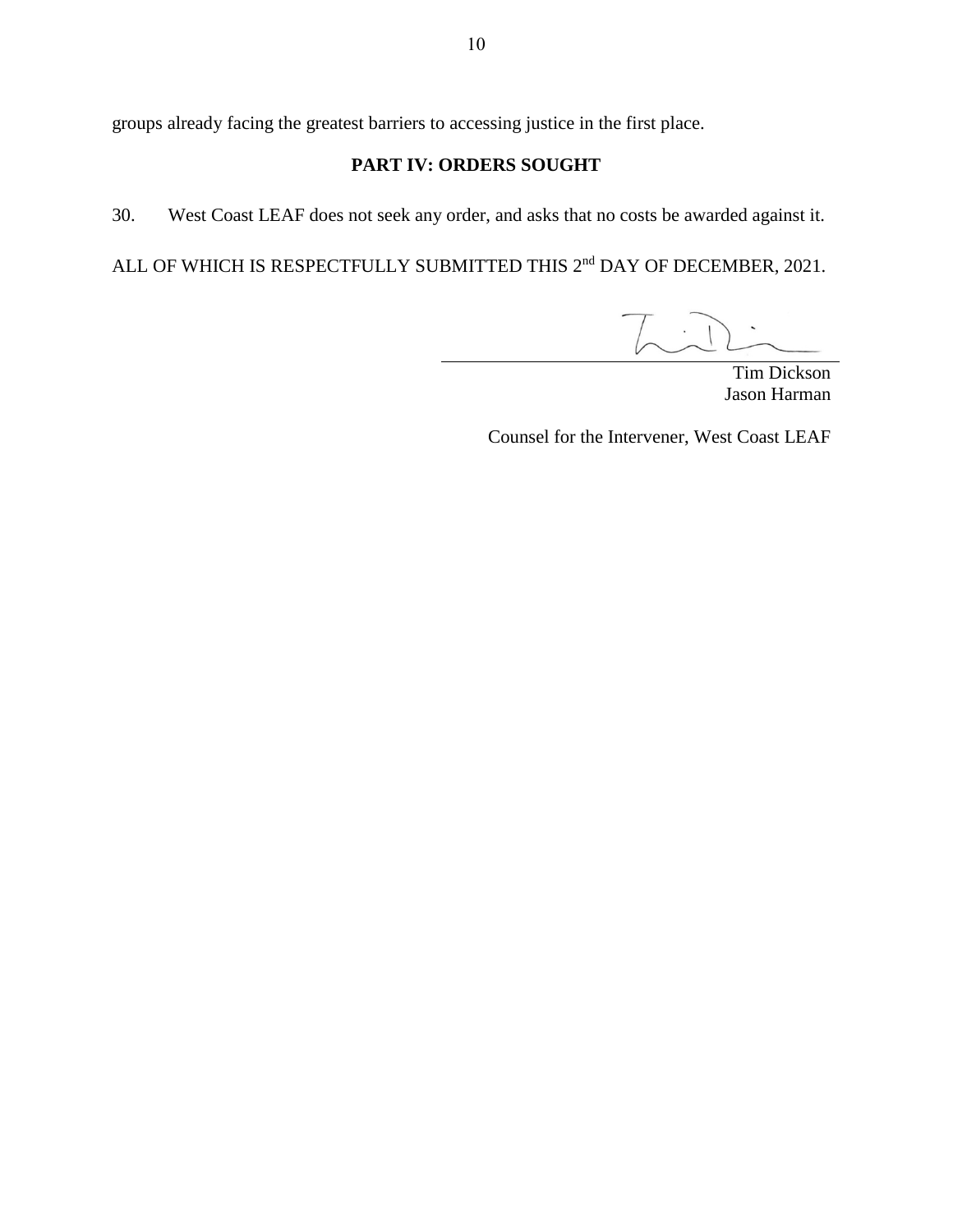# **PART VII: TABLE OF AUTHORITIES**

<span id="page-21-0"></span>

| <b>CASES:</b><br>16<br>Attorney General of Canada v. British Columbia Civil Liberties Association, et al.,<br>2019 BCCA 228<br>24<br>B.C./Yukon Association of Drug War Survivors v. Abbotsford (City), 2014 BCSC<br>1817<br>3, 12, 14<br>Bedford v. Canada, 2010 ONSC 4264<br>6<br>British Columbia (Attorney General) v. Christie, 2007 SCC 21<br>3, 15, 16<br>British Columbia Civil Liberties Association v. Canada (Attorney General), 2018<br>BCSC <sub>62</sub><br>28, 29<br>British Columbia (Minister of Forests) v. Okanagan Indian Band, 2003 SCC 71<br>13<br>Canada (Attorney General) v. Bedford, 2013 SCC 72<br>22, 26<br>Canada (Attorney General) v. Downtown Eastside Sex Workers United Against<br>Violence Society, 2012 SCC 45<br>18<br>Canadian Civil Liberties Association v. Canada, 2019 ONCA 243<br>23, 24<br>Canadian Council for Refugees v. Canada (Immigration, Refugees and Citizenship),<br>2017 FC 1131<br>19, 20<br>Cambie Surgeries Corporation v British Columbia (Attorney General), 2020 BCSC<br><u>1310</u><br>3, 9, 10, 11<br>Carter v. Canada (Attorney General), 2012 BCSC 866<br>11<br>Carter v. Canada (Attorney General), 2015 SCC 5<br>22<br>Centrale des syndicats du Québec v. Quebec (Attorney General), 2018 SCC 18<br>Chaoulli v. Quebec, 2005 SCC 35<br>23<br>17<br>Corporation of the Canadian Civil Liberties Association v. Her Majesty the Queen,<br>2017 ONSC 7491<br>23<br>Delta Air Lines Inc. v. Lukács, 2018 SCC 2 | <b>NAME</b> | PARA NO. |  |
|--------------------------------------------------------------------------------------------------------------------------------------------------------------------------------------------------------------------------------------------------------------------------------------------------------------------------------------------------------------------------------------------------------------------------------------------------------------------------------------------------------------------------------------------------------------------------------------------------------------------------------------------------------------------------------------------------------------------------------------------------------------------------------------------------------------------------------------------------------------------------------------------------------------------------------------------------------------------------------------------------------------------------------------------------------------------------------------------------------------------------------------------------------------------------------------------------------------------------------------------------------------------------------------------------------------------------------------------------------------------------------------------------------------------------------------------------------------------------------|-------------|----------|--|
|                                                                                                                                                                                                                                                                                                                                                                                                                                                                                                                                                                                                                                                                                                                                                                                                                                                                                                                                                                                                                                                                                                                                                                                                                                                                                                                                                                                                                                                                                |             |          |  |
|                                                                                                                                                                                                                                                                                                                                                                                                                                                                                                                                                                                                                                                                                                                                                                                                                                                                                                                                                                                                                                                                                                                                                                                                                                                                                                                                                                                                                                                                                |             |          |  |
|                                                                                                                                                                                                                                                                                                                                                                                                                                                                                                                                                                                                                                                                                                                                                                                                                                                                                                                                                                                                                                                                                                                                                                                                                                                                                                                                                                                                                                                                                |             |          |  |
|                                                                                                                                                                                                                                                                                                                                                                                                                                                                                                                                                                                                                                                                                                                                                                                                                                                                                                                                                                                                                                                                                                                                                                                                                                                                                                                                                                                                                                                                                |             |          |  |
|                                                                                                                                                                                                                                                                                                                                                                                                                                                                                                                                                                                                                                                                                                                                                                                                                                                                                                                                                                                                                                                                                                                                                                                                                                                                                                                                                                                                                                                                                |             |          |  |
|                                                                                                                                                                                                                                                                                                                                                                                                                                                                                                                                                                                                                                                                                                                                                                                                                                                                                                                                                                                                                                                                                                                                                                                                                                                                                                                                                                                                                                                                                |             |          |  |
|                                                                                                                                                                                                                                                                                                                                                                                                                                                                                                                                                                                                                                                                                                                                                                                                                                                                                                                                                                                                                                                                                                                                                                                                                                                                                                                                                                                                                                                                                |             |          |  |
|                                                                                                                                                                                                                                                                                                                                                                                                                                                                                                                                                                                                                                                                                                                                                                                                                                                                                                                                                                                                                                                                                                                                                                                                                                                                                                                                                                                                                                                                                |             |          |  |
|                                                                                                                                                                                                                                                                                                                                                                                                                                                                                                                                                                                                                                                                                                                                                                                                                                                                                                                                                                                                                                                                                                                                                                                                                                                                                                                                                                                                                                                                                |             |          |  |
|                                                                                                                                                                                                                                                                                                                                                                                                                                                                                                                                                                                                                                                                                                                                                                                                                                                                                                                                                                                                                                                                                                                                                                                                                                                                                                                                                                                                                                                                                |             |          |  |
|                                                                                                                                                                                                                                                                                                                                                                                                                                                                                                                                                                                                                                                                                                                                                                                                                                                                                                                                                                                                                                                                                                                                                                                                                                                                                                                                                                                                                                                                                |             |          |  |
|                                                                                                                                                                                                                                                                                                                                                                                                                                                                                                                                                                                                                                                                                                                                                                                                                                                                                                                                                                                                                                                                                                                                                                                                                                                                                                                                                                                                                                                                                |             |          |  |
|                                                                                                                                                                                                                                                                                                                                                                                                                                                                                                                                                                                                                                                                                                                                                                                                                                                                                                                                                                                                                                                                                                                                                                                                                                                                                                                                                                                                                                                                                |             |          |  |
|                                                                                                                                                                                                                                                                                                                                                                                                                                                                                                                                                                                                                                                                                                                                                                                                                                                                                                                                                                                                                                                                                                                                                                                                                                                                                                                                                                                                                                                                                |             |          |  |
|                                                                                                                                                                                                                                                                                                                                                                                                                                                                                                                                                                                                                                                                                                                                                                                                                                                                                                                                                                                                                                                                                                                                                                                                                                                                                                                                                                                                                                                                                |             |          |  |
|                                                                                                                                                                                                                                                                                                                                                                                                                                                                                                                                                                                                                                                                                                                                                                                                                                                                                                                                                                                                                                                                                                                                                                                                                                                                                                                                                                                                                                                                                |             |          |  |
|                                                                                                                                                                                                                                                                                                                                                                                                                                                                                                                                                                                                                                                                                                                                                                                                                                                                                                                                                                                                                                                                                                                                                                                                                                                                                                                                                                                                                                                                                |             |          |  |
|                                                                                                                                                                                                                                                                                                                                                                                                                                                                                                                                                                                                                                                                                                                                                                                                                                                                                                                                                                                                                                                                                                                                                                                                                                                                                                                                                                                                                                                                                |             |          |  |